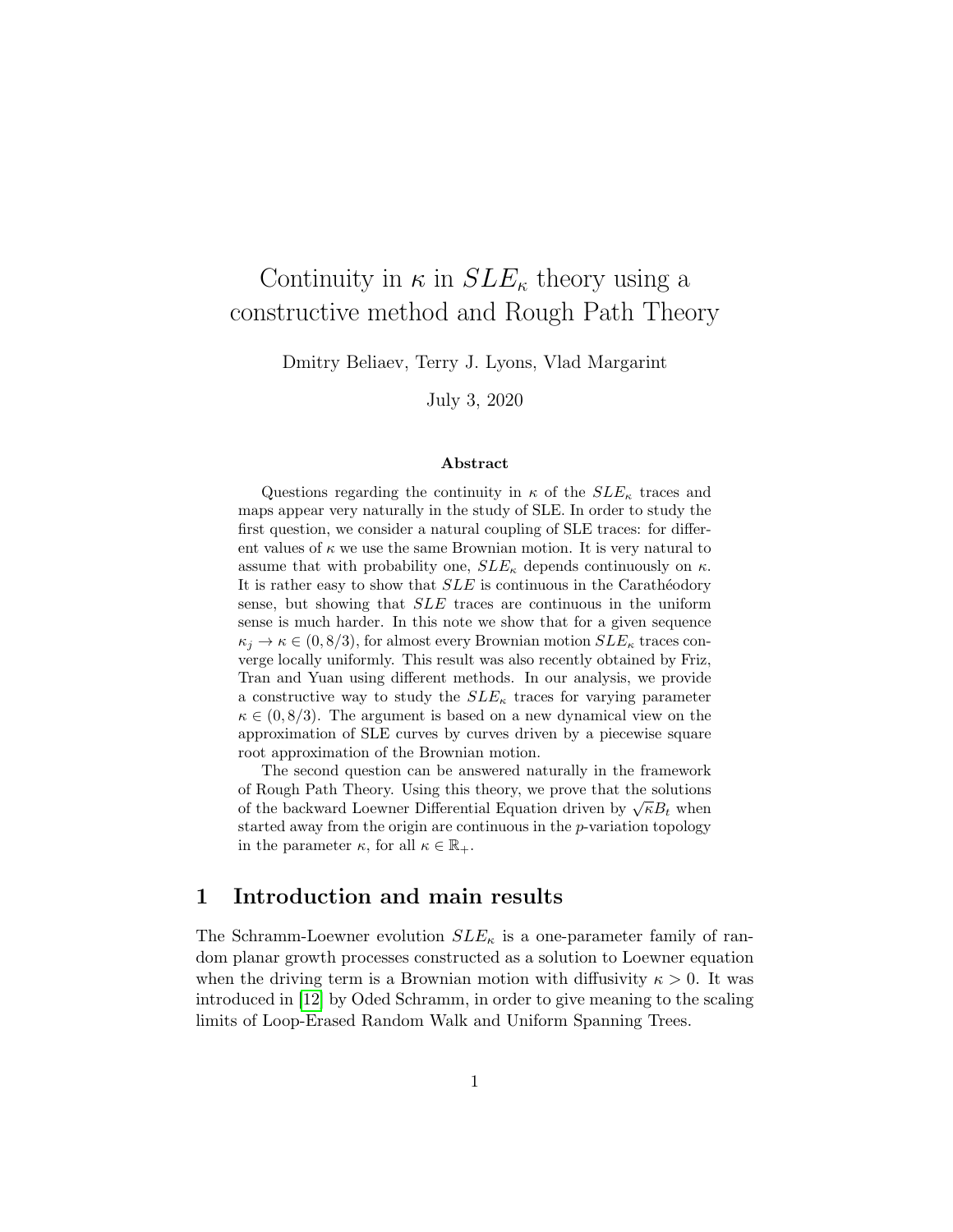The problem of continuity of the traces generated by Lowener chains was studied in the context of chains driven by bounded variation drivers in [\[14\]](#page-21-1), where the continuity of the traces generated by the Loewner chains was established. Also, the question appeared in [\[9\]](#page-20-0), where the Loewner chains were driven by Hölder-1/2 functions with norm bounded by  $\sigma$  with  $\sigma < 4$ . In this context, the continuity of the corresponding traces was established with respect to the uniform topologies on the space of drivers and with respect to the same topology on the space of simple curves in H. Another paper that addressed a similar problem is [\[13\]](#page-21-2), in which the condition  $||U||_{1/2} < 4$ is avoided at the cost of assuming some conditions on the limiting trace. Some stronger continuity results are obtained in [\[2\]](#page-20-1) under the assumption that the driver has finite energy, in the sense that  $\hat{U}$  is square integrable.

The question appeares naturally when considering the solution of the corresponding welding problem in [\[1\]](#page-20-2). In this paper it is proved that the trace obtained when solving the corresponding welding problem is continuous in a parameter that appears naturally in the setting. In the context of  $SLE_{\kappa}$ traces the problem was studied in [\[6\]](#page-20-3), where the continuity in  $\kappa$  of the  $SLE_{\kappa}$ traces was proved for any  $\kappa < 2.1$ . In [\[3\]](#page-20-4) the authors proved the continuity of the traces for  $\kappa < 8/3$ .

We emphasize that our proof uses a result from [\[3\]](#page-20-4) but the method of showing the continuity is different from the one presented in [\[3\]](#page-20-4). In particular, our method gives a constructive way to prove the continuity in  $\kappa$  for  $\kappa \in (0, 8/3)$  by square root interpolating the Brownian motion driver.

Another element of the analysis is Rough Path Theory [\[10\]](#page-21-3) introduced by Terry Lyons in 1998. The theory provides a deterministic platform to study stochastic differential equations which extends both Young's integration and stochastic integration theory beyond regular functions and semi-martingales. Also, Rough Path Theory provides a method of constructing solutions to differential equations driven by paths that are not of bounded variation but have controlled roughness. In this note, we use Rough Path Theory in order to study the backward Loewner differential equation started away from the origin. More precisely, we first show that the backward Loewner differential equation driven by  $\sqrt{\kappa}B_t$  started away from singularity is a Rough Differential Equation as in Rough Path Theory and then we prove the continuity of the solutions of this equation in the parameter  $\kappa$  in the Rough Path p-variation topology.

The forward (chordal) Loewner evolution driven by function  $\lambda(t)$ ,  $t \in$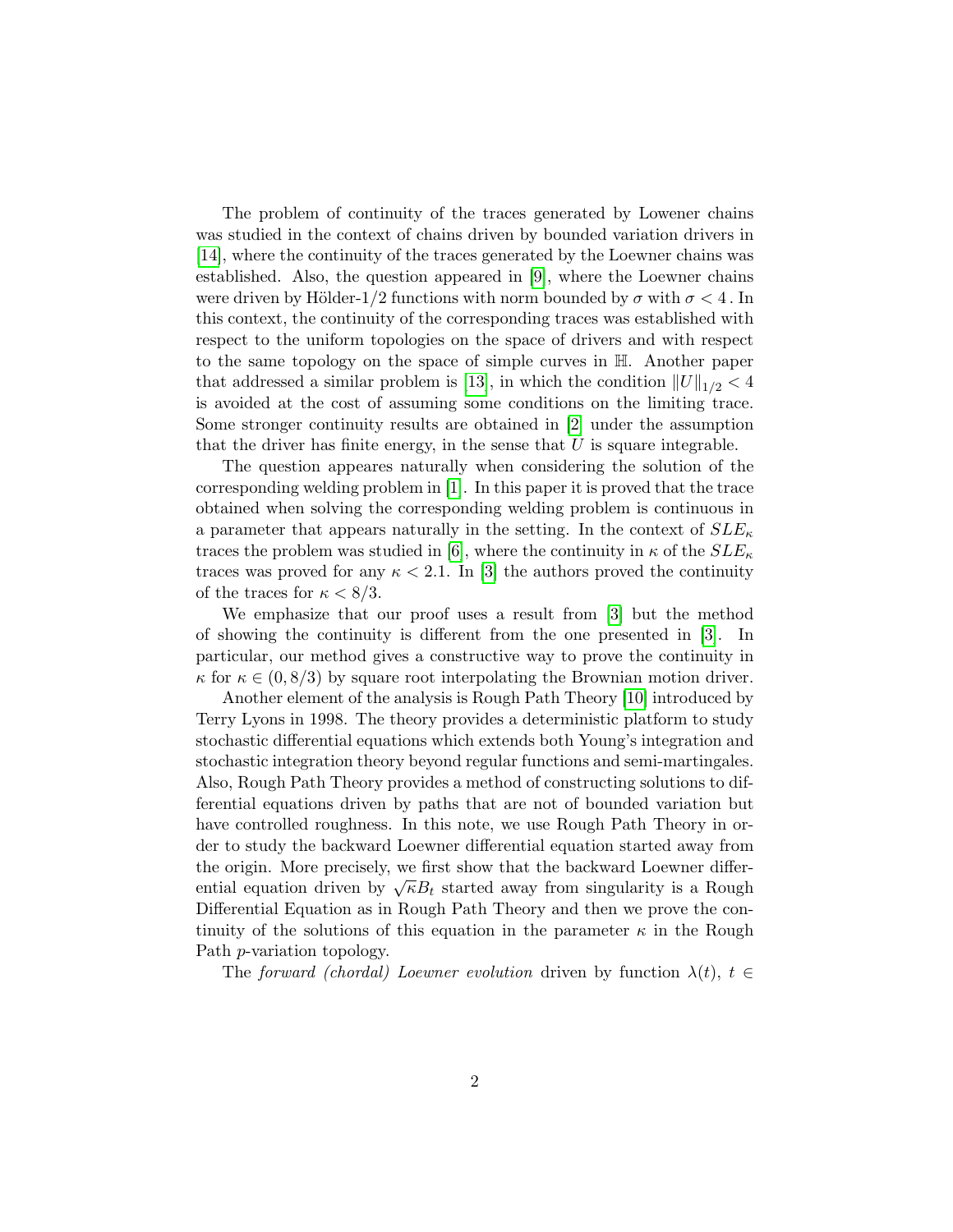$[0, T]$  is defined as the solution of the following ODE

$$
\partial_t g_t(z) = \frac{2}{g_t(z) - \lambda(t)}, \quad g_0(z) = z, \ z \in \mathbb{H}.
$$
 (1)

The corresponding *backward Loewner evolution* is the solution of

<span id="page-2-0"></span>
$$
\partial_t h_t(z) = -\frac{2}{h_t(z) - \lambda(t)}, \quad h_0(z) = z, \ z \in \mathbb{H}.
$$
 (2)

The connection between them is that if we take the driving function  $\lambda(T-t)$ in the backward evolution, then  $h_T = g_T^{-1}$  $T^1$ .

It is a standard fact that  $g_t : \mathbb{H}_t = \mathbb{H} \setminus K_t \to \mathbb{H}$  where  $\mathbb{H}_t$  is the set of points where the solution exists up to time  $t$ . Under certain assumptions there is a continuous curve  $\gamma(t) = \lim_{y \to 0} g_t^{-1}(\lambda(t) + iy)$ . This curve is called the *trace* of the Loewner evolution and  $\mathbb{H}_t$  is the unbounded component of  $\mathbb{H} \setminus \gamma([0,t]).$ 

Stochastic Loewner Evolution  $SLE_{\kappa}$  with  $\kappa \geq 0$  is the Loewner Evo-Lution driven by  $\sqrt{\kappa}B_t$ , where  $B_t$  is the standard Brownian motion. It is known that the trace of SLE exist almost surely.

It is natural to ask how the trace of SLE depends on  $\kappa$ . This question has many different interpretations. In this note we are interested in the following form. Given a sample of the Brownian motion, we would like to show that with probability one,  $SLE_{\kappa}$  trace  $\gamma^{\kappa}(t)$  is continuous in  $\kappa$  in the metric of the sup-norm on  $[0, T]$  for any T.

Johansson Viklund, Rohde and Wong proved [\[6\]](#page-20-3) this type of continuity √ for  $\kappa \in [0, 8(2-\sqrt{3}))$ . Friz, Tran and Yuan [\[3\]](#page-20-4) obtained a similar result for  $\kappa < 8/3$ . In this note we obtain a constructive method to compare  $SLE_{\kappa}$  traces with varying parameter  $\kappa$  and prove their continuity in  $\kappa$  for  $\kappa \in (0, 8/3)$ . Compared with the method in [\[3\]](#page-20-4), we show how one can compare the  $SLE_{\kappa}$  traces using an approximation algorithm developed in [\[16\]](#page-21-4). We emphasize that the algorithm in [\[16\]](#page-21-4) is defined for fixed  $\kappa$ , while in this note, we construct a dynamical version of this algorithm to compare  $SLE_{\kappa}$  traces for  $\kappa \in (0, 8/3)$ .

<span id="page-2-1"></span>**Theorem 1.1.** Let us fix  $\kappa \in (0, 8/3)$  and a sequence  $\kappa_j \to \kappa$ , then for every T and almost every  $\omega$ 

$$
\sup_{t\in[0,T]}|\gamma^{\kappa_j}(t)-\gamma^{\kappa}(t)|\to 0,
$$

where  $\omega$  is an element of the probability space on which we define the Brownian motion. Moreover, for the curves  $\gamma^{n,\kappa_j}(t)$  generated by the square-root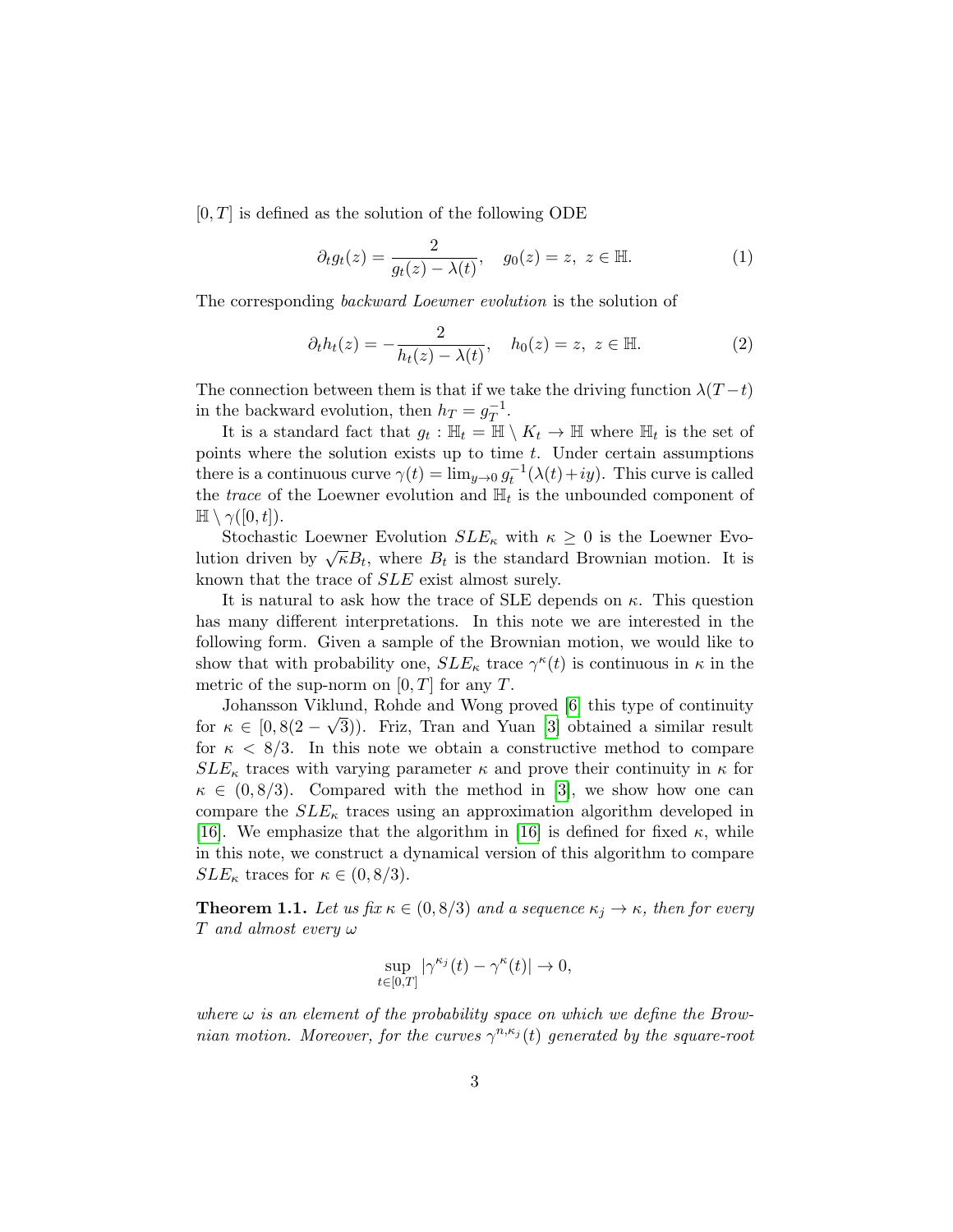interpolation of the drivers  $\sqrt{\kappa_i}B_t$  (which will be rigorously defined by [\(3\)](#page-4-0) in Section [2\)](#page-3-0), we have that for almost every Brownian motion

$$
\sup_{t\in[0,T]}|\gamma^{n,\kappa_j}(t)-\gamma^{n,\kappa}(t)|\to 0.
$$

The second main result of the paper is Theorem [3.14](#page-18-0) which roughly speaking states that the backward Loewner Evolution started away from the origin is a well defined Rough Differential Equation and its unique solution depends continuously on the starting point. To give the precise statement we will need some rough paths background that will be introduced in Section [3](#page-13-0) and so the precise formulation will be given at the end of subsection [3.2.](#page-16-0)

Acknowledgement: T.L and V.M were supported by ERC Advanced Grant (Grant Agreement No.291244 Esig), V.M. was funded by EPSRC grant 1657722, D.B. and V.M. were partially funded by EPSRC Fellowship EP/M002896/1. V.M. acknowledges also the support of NYU-ECNU Institute of Mathematical Sciences at NYU Shanghai. We thank Huy Tran and Yizheng Yuan for reading the draft and offering useful suggestions.

# <span id="page-3-0"></span>2 Proof of the first main result

#### 2.1 Deterministic results

We will use a rather natural approximation algorithm that was introduced by Marshall and Rohde and subsequently used by many authors. The ODE structure of the Loewner evolution implies that  $g_{t+s}$  can be written as a composition of two Loewner evolutions, one run by  $\lambda$  on [0, t] and the other by  $\lambda$  on  $[t, t + s]$ . The same is true if we split the initial time interval into many small time interval. This suggests that if we can split the time interval (we will always use [0, 1] for the sake of simplicity) into small intervals and on each interval we approximate the driver by a simple function for which the Loewner evolution can be solved explicitly, then we can approximate the original Lowener evolution by a composition of many relatively simple explicit functions.

There are, essentially, only two cases where the Loewner evolution can be solved explicitly: when the driver is constant and when it is a multiple of the square root. If the driver function is Hölder- $1/2$  continuous or weakly Hölder- $1/2$  continuous, then it is natural to approximate the driver by a piecewise square root function. To be more precise, we fix some integer  $n$ and consider  $t_k = k/n$ ,  $k = 0, \ldots, n$ . For a driving function  $\lambda(t)$  we define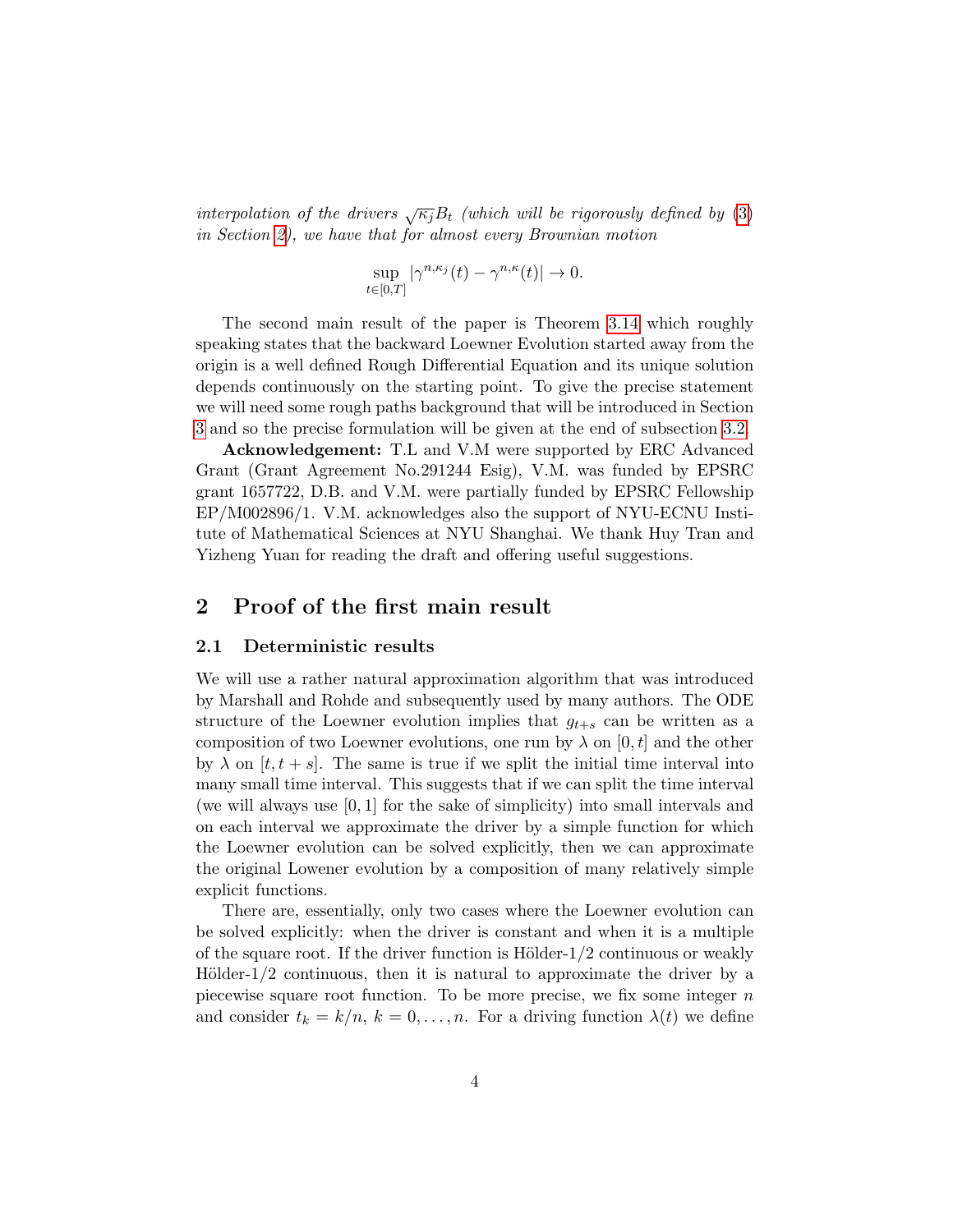the approximation  $\lambda^n(t)$  which is defined by

<span id="page-4-0"></span>
$$
\lambda^{n}(t) = \sqrt{n}(\lambda(t_{k+1}) - \lambda(t_{k}))\sqrt{t - t_{k}} + \lambda(t_{k}) \quad t \in [t_{k}, t_{k+1}].
$$
 (3)

This is a piecewise square root function which coincides with  $\lambda$  at all  $t_j$ .

It is known [\[7\]](#page-20-5) that if the driving function is of the form  $\lambda(t) = c\sqrt{t} + d$ then the Loewner evolution can be solved explicitly and  $g_t$  is a relatively simple Christoffel-Schwarz type function whose explicit form is not that important. What is important, is that the corresponding trace is a straight important. What is important, is that the corresponding trace is a straight interval. Its length is proportional to  $\sqrt{t}$  with constant which explicitly depends on c and it makes an angle  $\alpha\pi$  with the positive real axis where

$$
\alpha = \frac{1}{2} - \frac{1}{2} \frac{c}{\sqrt{16 + c^2}}.
$$

From now on we make some assumptions about the regularity of the driving function.

<span id="page-4-1"></span>**Assumption 2.1.** A function  $\lambda$  is weakly Hölder-1/2 continuous. This means that there exists a subpower function  $\phi$  (that is the function growing at infinity slower that any positive power) such that for all  $\delta > 0$ 

$$
osc(\lambda, \delta) := \sup\{ |\lambda(t) - \lambda(s)| : s, t \in [0, 1], |t - s| \leq \delta \} \leq \sqrt{\delta} \phi \left(\frac{1}{\delta}\right). \quad (4)
$$

<span id="page-4-2"></span>**Assumption 2.2.** There exist  $c_0 > 0$ ,  $y_0 > 0$  and  $0 < \beta < 1$  such that

$$
|\hat{f}'_t(iy)| \le c_0 y^{-\beta}, \quad \forall y \le y_0,
$$

where  $\hat{f}_t(z) = g_t^{-1}(z + \lambda(t)).$ 

It is known [\[5\]](#page-20-6) that if the Loewner evolution satisfies Assumptions [2.1](#page-4-1) and [2.2,](#page-4-2) then there is a trace. Under the same assumptions Tran proved that LE trace generated by the driving function  $\lambda^n$  converges to the trace generated by  $\lambda$ .

<span id="page-4-3"></span>**Theorem 2.3** (Theorem 2.2. of [\[16\]](#page-21-4)). Let us assume that the driving function  $\lambda(t)$  satisfies Assumptions [2.1](#page-4-1) and [2.2.](#page-4-2) Let  $\lambda^n$  be a square root approx-imation defined by [\(3\)](#page-4-0). Let  $\gamma$  and  $\gamma^n$  be the corresponding traces. Then there exists a subpower function  $\phi(n)$  which depends on  $\phi$ ,  $c_0$  and  $\beta$  (from Assumptions mentioned above), such that for all  $n \geqslant \frac{1}{n^2}$  $\frac{1}{y_0^2}$  and  $t \in [0,1]$  we have that

$$
|\gamma^n(t) - \gamma(t)| \leq \frac{\tilde{\phi}(n)}{n^{\frac{1}{2}\left(1 - \sqrt{\frac{1+\beta}{2}}\right)}}.
$$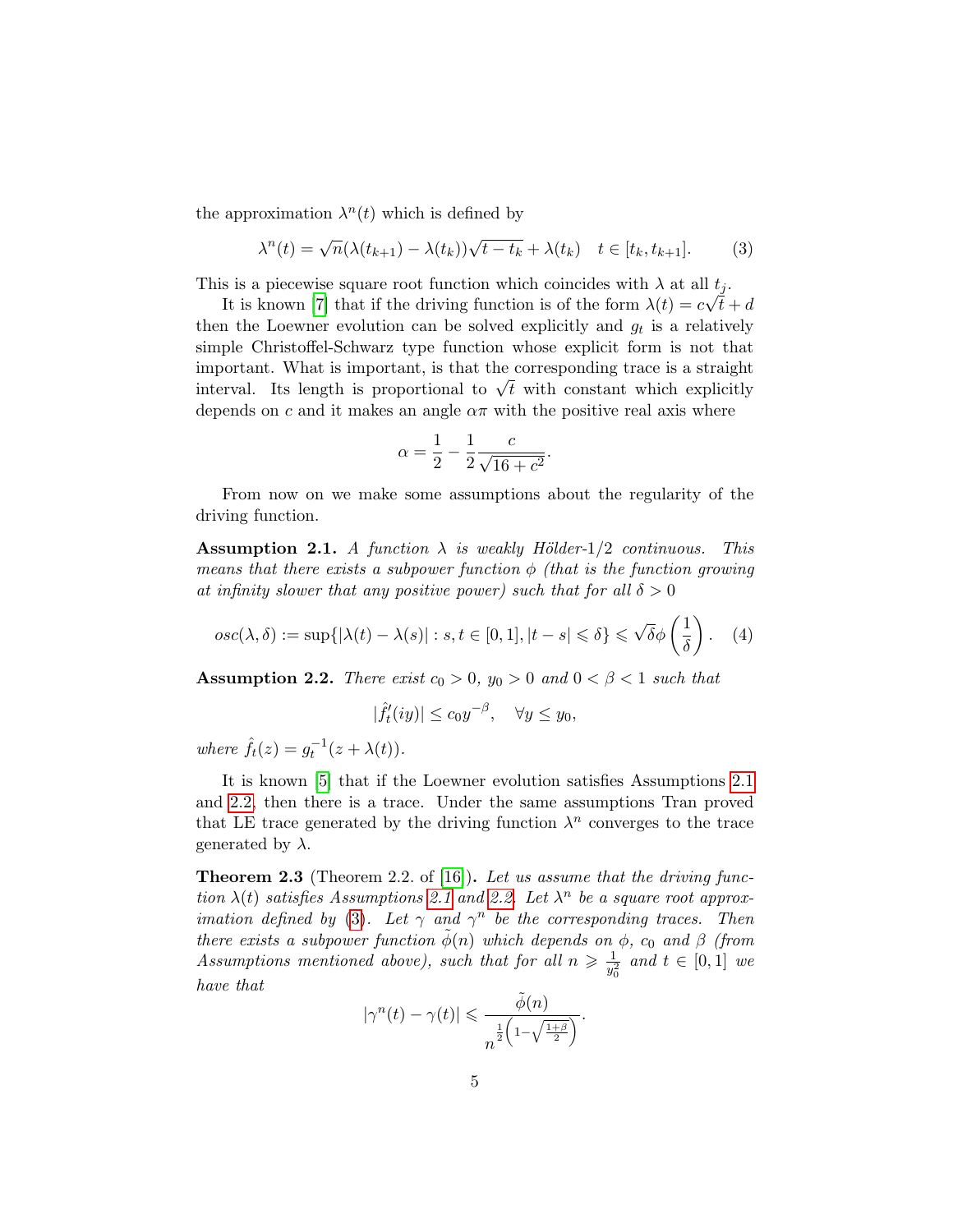This theorem shows that  $\gamma^n$  converges uniformly to  $\gamma$ , moreover, we have a control of the rate of convergence in terms of  $\beta$ .

Theorem [2.3](#page-4-3) is one of the main ingredients in our proof. Beyond it, we will also need several technical results that were proved before. We reproduce them here for readers' convenience.

First, following [\[16\]](#page-21-4), we define

$$
A_{n,c,\phi} = \left\{ x + iy \in \mathbb{H} : |x| \leq \frac{\phi(n)}{\sqrt{n}}, \frac{1}{\sqrt{n}\phi(n)} \leq y \leq \frac{c}{\sqrt{n}} \right\}.
$$
 (5)

To shorten many formulas we will use the following notations. Recall that  $t_k = k/n$ . We define  $\gamma_k$  to be the image of  $\gamma$  under  $g_{t_k} - \lambda$ , namely,

$$
\gamma_k(s) = g_{t_k}(\gamma(t_k + s)) - \lambda(t_k), \quad 0 \le s \le 1 - t_k.
$$

In the same way we define

$$
\gamma_k^n(s) = g_{t_k}^n(\gamma^n(t_k + s)) - \lambda^n(t_k), \quad 0 \le s \le 1 - t_k.
$$

We would like to say that  $\gamma_k(1/n)$  is in some  $A_{n,c,\psi}$ , but unfortunately this might be false. Instead we have the following Lemma.

<span id="page-5-0"></span>**Lemma 2.4** (Lemma 3.2 of [\[16\]](#page-21-4)). There exists a subpower function  $\psi$  depending only on  $\phi$ ,  $c_0$  and  $\beta$  (as in Assumptions [2.1](#page-4-1) and [2.2\)](#page-4-2) such that for  $n \geqslant 1$  and  $0 \leqslant k \leqslant n-1$ , there exists  $s \in [0, \frac{2}{n}]$  $\frac{2}{n}$  such that  $\gamma_k(s) \in A_{n,2\sqrt{2},\psi}$ .

For  $\gamma_k^n$  we have a similar, but slightly simpler, estimate.

<span id="page-5-2"></span>**Lemma 2.5** (Lemma 3.3 of [\[16\]](#page-21-4)). There exists a subpower function  $\psi$  depending only on  $\phi$ ,  $c_0$  and  $\beta$  (as in Assumptions [2.1](#page-4-1) and [2.2\)](#page-4-2) such that  $\gamma_k^n(r)$ is in the box  $A_{n,2\sqrt{2},\tilde{\psi}}$  for  $n \geqslant 1, 0 \leqslant k \leqslant n-1$  and  $r \in \left[\frac{1}{n}\right]$  $\frac{1}{n}, \frac{2}{n}$  $\frac{2}{n}$ .

We will need the following result describing the uniform continuity of traces.

<span id="page-5-1"></span>Lemma 2.6 (Proposition 3.8 of [\[5\]](#page-20-6)). Let us consider a Loewner evolution satisfying Assumptions [2.1](#page-4-1) and [2.2.](#page-4-2) Then, there exists a subpower function  $\phi_1$  such that if  $0 \leq t \leq t + s \leq 1$ , we have that

$$
|\gamma(t+s) - \gamma(t)| \leq \phi_1\left(\frac{1}{y}\right) \frac{2}{1-\beta} y^{1-\beta} \tag{6}
$$

for  $0 \le s \le y^2 \le y_0^2$ .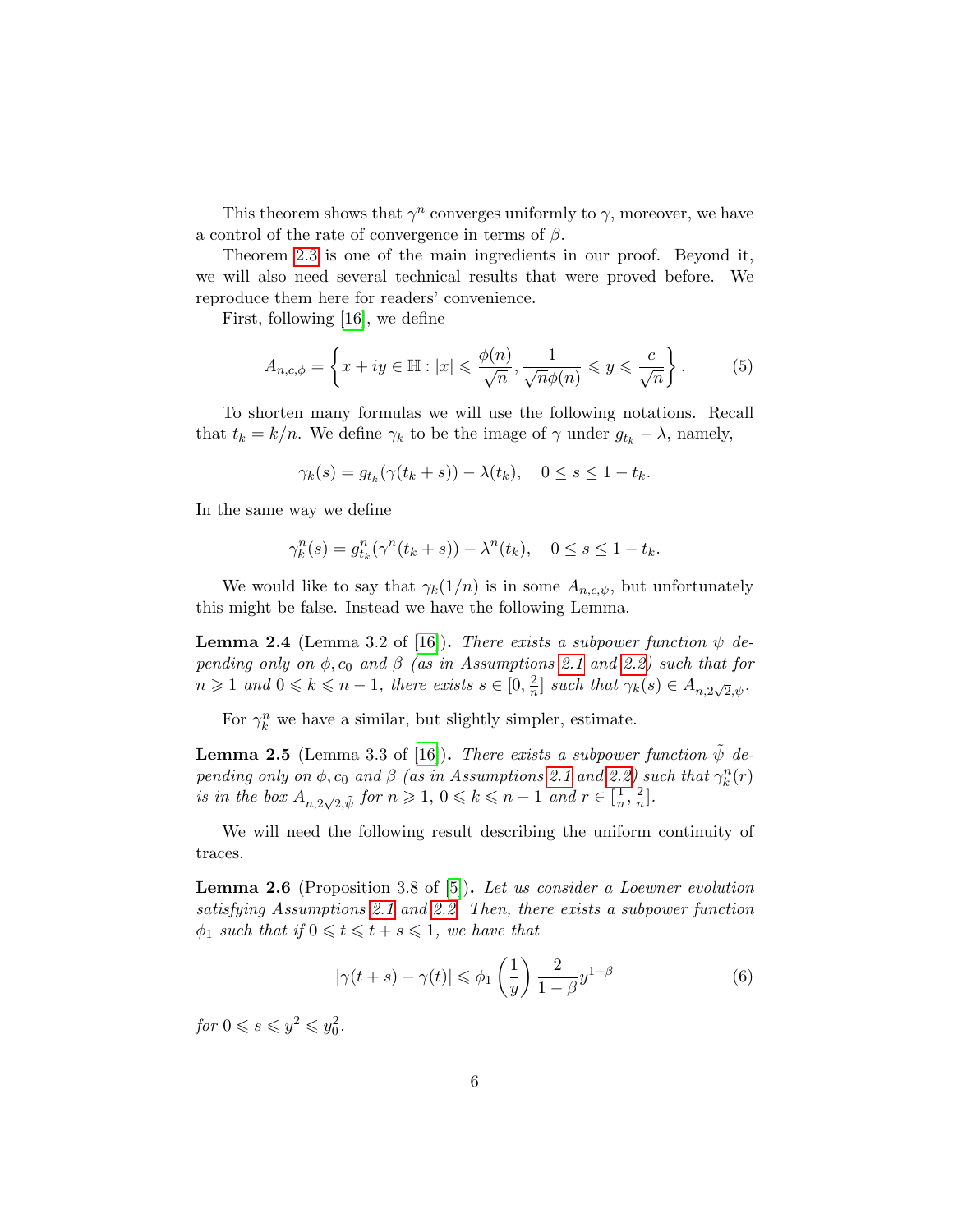Finally, we will need a result stating that Loewner evolutions with close drivers are close to each other away from the real line.

<span id="page-6-0"></span>**Lemma 2.7** (Lemma 2.3 of [\[6\]](#page-20-3)). Let  $0 < T < \infty$ . Suppose that for  $t \in [0, T]$ ,  $h_t^{(1)}$  $\stackrel{(1)}{t}$  and  $\stackrel{(1)}{h_t^{(2)}}$  $t_t^{(2)}$  $t_t^{(2)}$  $t_t^{(2)}$  satisfy the backward Loewner differential equation (2) with drivers  $\lambda_t^{(1)}$  $\lambda_t^{(1)}$  and  $\lambda_t^{(2)}$  $t^{(2)}$ . Let

$$
\varepsilon = \sup_{s \in [0,T]} |\lambda_s^{(1)} - \lambda_s^{(2)}|.
$$

Then for  $u = x + iy \in \mathbb{H}$  we have

$$
|h_T^{(1)}(u) - h_T^{(2)}(u)|
$$
  
\$\leq \varepsilon \exp \left[ \frac{1}{2} \left( \log \frac{I\_{T,y}|(h\_T^{(1)})'(u)|}{y} \log \frac{I\_{T,y}|(h\_T^{(2)})'(u)|}{y} \right)^{1/2} + \log \log \frac{I\_{T,y}}{y} \right]\$,  
here  $I_{T,y} = \sqrt{4T + y^2}$ .

where  $I_{T,y}$  $\sqrt{41}$  $+ y$ 

We will need a slight modification of this result, i.e. we need to apply it for two different staring points  $u_1$  and  $u_2$  with the same imaginary value  $y = \text{Im}u_1 = \text{Im}u_2$ . Let  $z_s^{(j)} := h_s^{(j)}(z) - \lambda_s^{(j)}$ , for  $j = 1, 2$ . Following, the proof of the result in [\[6\]](#page-20-3), one can integrate the differential equation for  $H(s) = h_s^{(1)}(z) - h_s^{(2)}(z)$ , i.e.

$$
\dot{H}(s) - H(s)\psi(s) = (\lambda_s^{(2)} - \lambda_s^{(1)})\psi(s),
$$

with  $\psi(s) = \frac{2}{z_s^{(1)}z_s^{(2)}}$ . The solution to this equation is

$$
H(s) = u(s)^{-1} \left( H(0) + \int_0^s (\lambda_r^{(2)} - \lambda_r^{(1)}) u(r) \psi(r) dr \right), \tag{7}
$$

with  $u(s) = \exp(-\int_0^r \psi(s)ds)$ . The estimate in Lemma [2.7](#page-6-0) is obtained for  $H(0) = 0$ . One can show (see [\[6\]](#page-20-3)) that the following bound holds  $u(s)^{-1} =$  $\exp\left(\int_0^r \psi(s)ds\right) \leqslant \frac{(4s+y^2)^{1/2}}{y}$  $\frac{y}{y}$ . Thus, when the two initial conditions have different real parts, one obtains and additional factor and the estimate reads

<span id="page-6-1"></span>
$$
|h_T^{(1)}(u_1) - h_T^{(2)}(u_2)| \leq |Re(u_1) - Re(u_2)| \frac{I_{T,y}}{y}
$$
  
+  $\varepsilon \exp\left[\frac{1}{2} \left(\log A_1 \log A_2\right)^{1/2} + \log \log \frac{I_{T,y}}{y}\right],$  (8)

where

$$
A_k = \frac{I_{T,y}|(h_T^{(k)})'(u)|}{y}, \quad k = 1, 2.
$$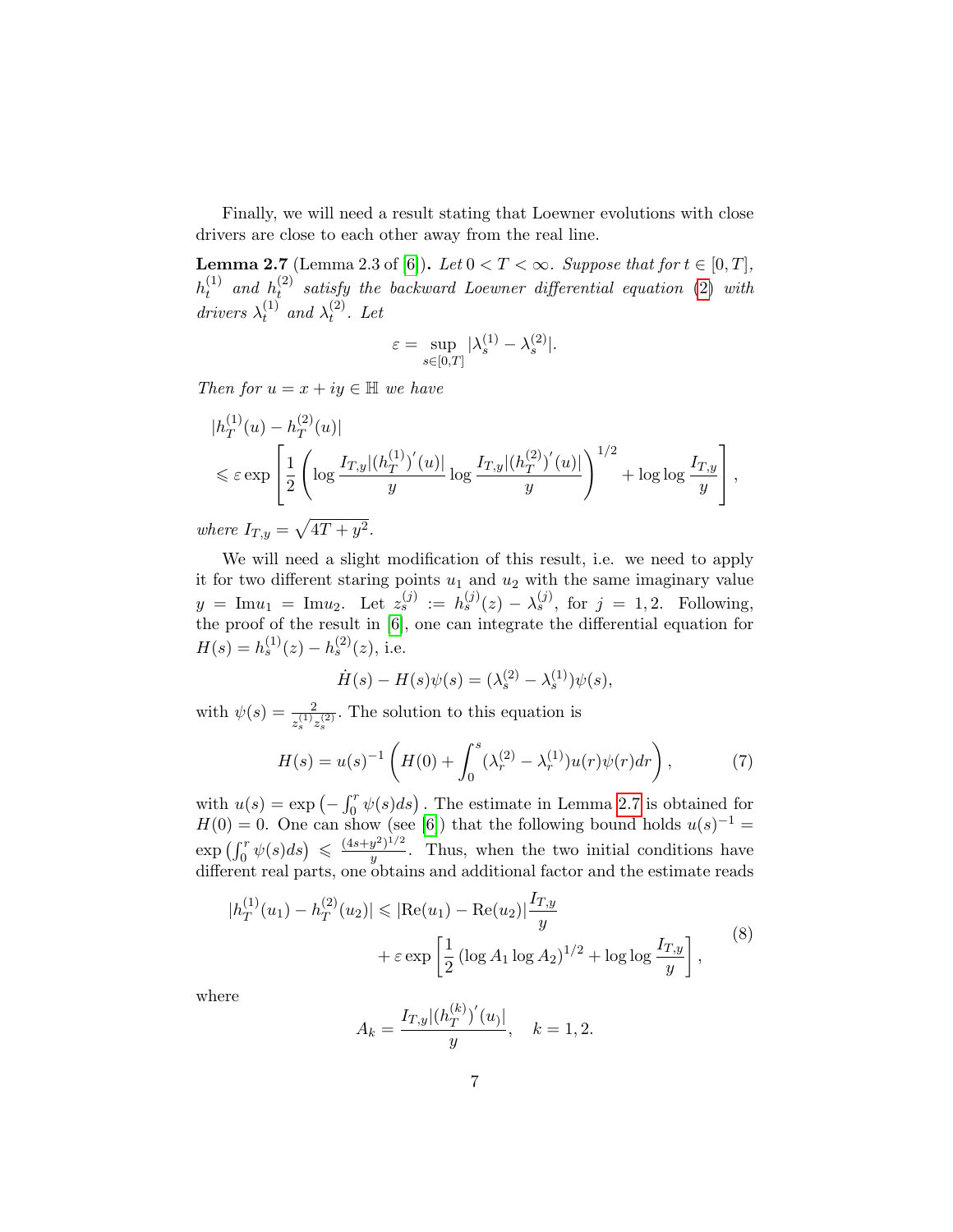## 2.2 Proof of Theorem [1.1](#page-2-1)

In this section we apply the results of the previous part in the case when the driving function is of the form  $\sqrt{\kappa}B_t$ . We are interested in how things change when  $\kappa$  is changing.

We start by discussing Assumptions [2.1](#page-4-1) and [2.2.](#page-4-2) It is easy to see that the first one is satisfied for sufficiently small  $\delta$  since  $osc(B_t, \delta) / \sqrt{2\delta \log(1/\delta)} \to 1$ . For all  $\delta$  we use the following result.

<span id="page-7-2"></span>**Proposition 2.8** (Theorem 3.2.4 in [\[8\]](#page-20-7)). Let  $B_t$  be the standard Brownian motion on [0,1]. There is an absolute constant  $c < \infty$  such that for all  $0 < \delta \leq 1$  and  $r > c$ 

$$
\mathbb{P}\left[osc(B_t, \delta) \ge r\sqrt{\delta \log(1/\delta)}\right] \le c\delta^{(r/c)^2}.
$$

This means that if we take r large enough, then we have a uniform bound on *osc* with very high probability. Alternatively, for almost every  $B_t$  there is (random) r such that  $osc \leq r \sqrt{\delta \log(1/\delta)}$ . Throughout our analysis the driver is  $\sqrt{\kappa}B_t$ , with  $\kappa \in (0,8/3)$ . Thus, we can merge the constant  $\kappa$  in the modulus of continuity of the driver  $\sqrt{\kappa}B_t$  and estimate it directly with the biggest value. We will do the probabilistic version of this estimate in the next section.

Assumption [2.2](#page-4-2) was established for SLE in [\[3\]](#page-20-4).

<span id="page-7-1"></span>**Proposition 2.9** (Corollary 4.2 in [\[3\]](#page-20-4)). Let  $0 < \kappa_- < \kappa_+ < 8/3$ . Then there exist  $\beta < 1$  and a random variable  $C(\omega) < \infty$  such that almost surely

$$
\sup_{(t,\kappa)\in[0,1]\times[\kappa_-,\kappa_+]}|\hat{f}_t'(iy)|\leqslant C(\omega)y^{-\beta}
$$

for all  $y \in [0,1]$ .

Let us consider two parameters  $\kappa_1, \kappa_2 \in (0, 8/3)$  and two Loewner evo-Lutions driven by  $\sqrt{\kappa_1}B_t$  and  $\sqrt{\kappa_2}B_t$ . The corresponding maps and curves will be denoted by superscripts  $(1)$  and  $(2)$  correspondingly.

Throughout this section, the precise subpower function that we use is changing from line to line. Unless it might lead to a confusion, we do not track these changes in order to simplify notations.

Our goal is to estimate the supremum of  $|\gamma^{(1)}(t)-\gamma^{(2)}(t)|$ . By the triangle inequality

<span id="page-7-0"></span>
$$
|\gamma^{(1)}(t) - \gamma^{(2)}(t)| \le |\gamma^{(1)}(t) - \gamma^{n,(2)}(t)| + |\gamma^{n,(2)}(t) - \gamma^{(2)}(t)| \tag{9}
$$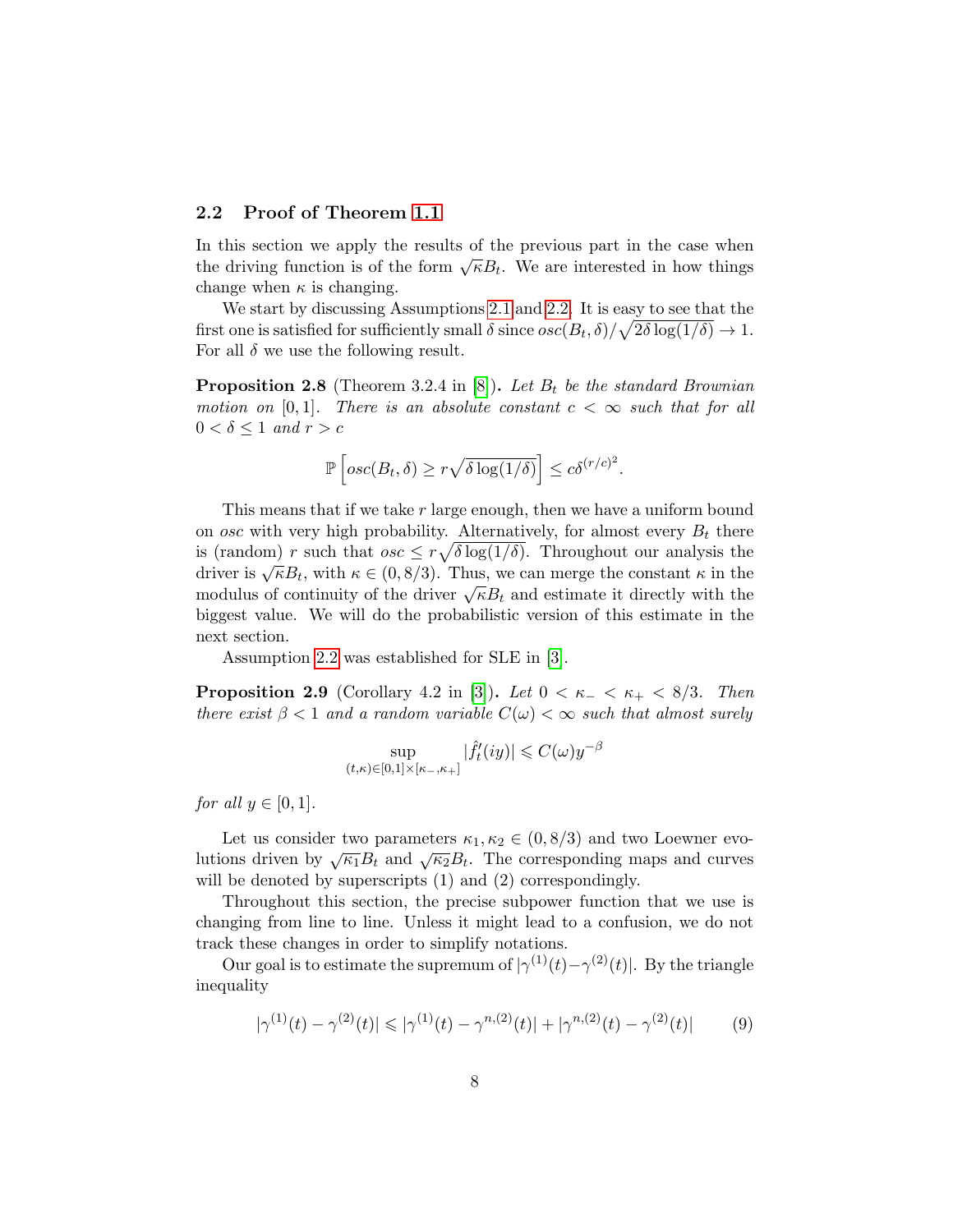where  $\gamma^{n,(j)}$  is the trace obtained form interpolating with square root terms the driver  $\sqrt{\kappa_j}B_t$ .

In order to control the first term, we first fix an arbitrary interval  $I =$  $[t_k, t_{k+2}]$ , with  $0 \leq k \leq n-2$ . We will estimate  $|\gamma^{(1)}(s+t_k) - \gamma^{n,(2)}(r+t_k)|$ for all  $r \in \left[\frac{1}{n}\right]$  $\frac{1}{n}, \frac{2}{n}$  $\frac{2}{n}$ , and for the specific point s obtained in the Lemma [2.4.](#page-5-0) Combining with the uniform continuity of  $\gamma$  from Lemma [2.6,](#page-5-1) we will have an estimate for  $|\gamma^{(1)}(r+t_k) - \gamma^{n,(2)}(r+t_k)|$  for all  $r \in \left[\frac{1}{n}\right]$  $\frac{1}{n}, \frac{2}{n}$  $\frac{2}{n}$ . Redoing the same analysis on each interval in the time discretization, we obtain the desired estimate. The second term in the inequality [\(9\)](#page-7-0) is estimated by Theorem [2.3.](#page-4-3)

Then, to be more precise, let  $z = \gamma_k^{(1)}$  $\chi_k^{(1)}(s), w = \gamma_k^{n,(2)}$  $\binom{n,(2)}{k}(r)$ , with s and r, as before.

<span id="page-8-0"></span>
$$
|\gamma^{(1)}(s+t_k) - \gamma^{n,(2)}(r+t_k)|
$$
  
\$\leqslant | \hat{f}\_{t\_k}^{(1)}(z) - \hat{f}\_{t\_k}^{(1)}(w) | + | \hat{f}\_{t\_k}^{(1)}(w) - \hat{f}\_{t\_k}^{n,(2)}(w) |. \qquad (10)\$

As in [\[16\]](#page-21-4), we estimate the first term in [\(10\)](#page-8-0) using

$$
|\hat{f}_{t_k}^{(1)}(z) - \hat{f}_{t_k}^{(1)}(w)| \leq (2\text{Im}z)|(\hat{f}_{t_k}^{(1)})'(z)| \exp(4d_{\mathbb{H}, hyp}(z,w)),
$$

where  $d_{\mathbb{H}, hyp}(z,w) = \text{Arccosh}\left(1 + \frac{|z-w|^2}{2\text{Im }z \text{Im}}\right)$  $\frac{|z-w|^2}{2 \operatorname{Im} z \operatorname{Im} w}$  is the hyperbolic distance in H. To estimate this we use the Proposition [2.9.](#page-7-1)

To estimate the second term in [\(10\)](#page-8-0) we use Lemma [2.7.](#page-6-0) For this we For estimate the second term in (10) we use Lemma 2.7. For this we estimate the distance between the two driving terms:  $\sqrt{\kappa_1}B_t$  and the square root interpolation of the  $\sqrt{\kappa_2}B_t$ 

$$
|\lambda_{\kappa_2}^n(t) - \sqrt{\kappa_1}B_t| \leqslant |\lambda_{\kappa_2}^n(t) - \sqrt{\kappa_2}B_t| + |\sqrt{\kappa_2}B_t - \sqrt{\kappa_1}B_t|.
$$

Thus, we obtain combining the estimates with the ones in Subsection 3.2 of [\[16\]](#page-21-4), that

$$
\varepsilon := \sup_{t \in [0,1]} |\lambda_{\kappa_2}^n(t) - \sqrt{\kappa_1} B_t| \leq \frac{\phi(n)}{\sqrt{n}} + |\sqrt{\kappa_1} - \sqrt{\kappa_2}| \sup_{t \in [0,1]} |B_t|
$$
  

$$
\leq \frac{\phi(n)}{\sqrt{n}} + c|\sqrt{\kappa_1} - \sqrt{\kappa_2}|.
$$

Let  $u_1 = x_1 + iy := w + \sqrt{\kappa_1} B_{t_k}$  and let  $u_2 = x_2 + iy := w + \lambda_{\kappa_2}^n(t_k)$ . Then  $\lambda_{k_2}^n(t_k)$  is constructed such that  $\lambda_{k_2}^n(t_k) = \sqrt{\kappa_2} B_{t_k}$ . Thus, we have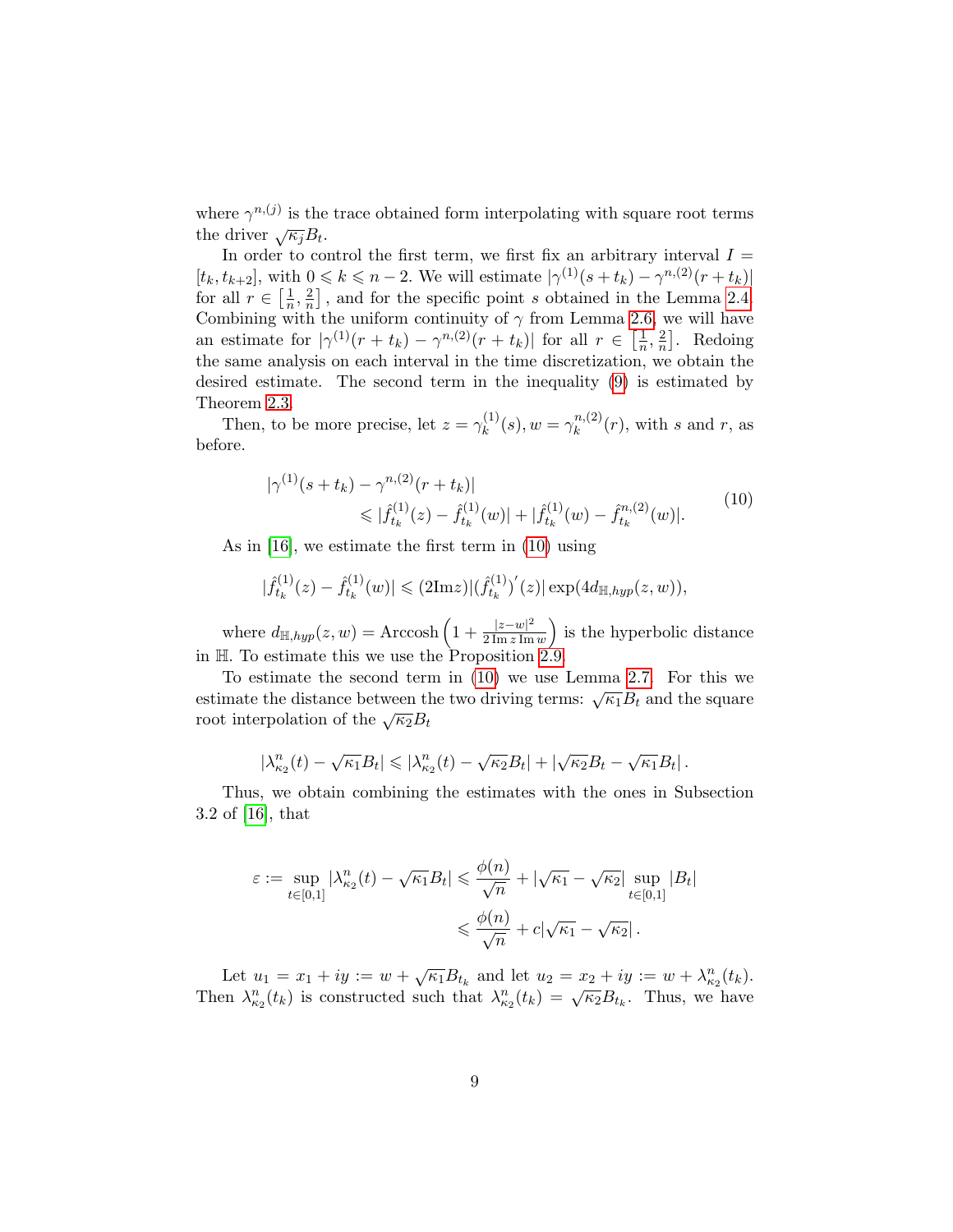that  $|\text{Re}(u_1) - \text{Re}(u_2)| \le |\sqrt{\kappa_1} - \sqrt{\kappa_2}|B_{t_k}$ . By [\(8\)](#page-6-1), we have that

$$
|f_{t_k}^{(1)}(u_1) - f_{t_k}^{n,(2)}(u_2)| \le |\sqrt{\kappa_1} - \sqrt{\kappa_2}|B_{t_k}\frac{I_{t_k,y}}{y}| + \varepsilon \exp\left[\frac{1}{2}\left(\log A_1 \log A_2\right)^{1/2} + \log\log\frac{I_{t_k,y}}{y}\right],\tag{11}
$$

where

$$
A_j = \frac{I_{t_k, y} | (f_{t_k}^{(j)})'(u_j) |}{y}, \quad j = 1, 2
$$

with

$$
\varepsilon \leqslant \frac{2\phi(n)}{\sqrt{n}} + c|\sqrt{\kappa_1} - \sqrt{\kappa_2}| \,.
$$

These estimates are used for points inside the boxes  $A_{n,c,\phi}$ . Thus, for  $y =$  $\text{Im}u_1 = \text{Im}u_2 = \text{Im}w \in \left[\frac{1}{\sqrt{n}\phi}\right]$  $rac{1}{\overline{n}\phi(n)}, \frac{2\sqrt{n}}{\sqrt{n}}$  $\frac{2\sqrt{2}}{2}$  $\left(\frac{2}{n}\right]$  we have that

$$
\frac{I_{t_k,y}}{y} \leqslant 2\sqrt{2}\sqrt{n}\phi(n),
$$

where  $\phi(n)$  is some subpower function of n. Using that  $\hat{f}'_{t_k}(w) = (f^{(1)}_{t_k})$  $(t_k^{(1)})'(u_1),$ we obtain from Proposition [2.9](#page-7-1) the estimate

$$
|(f_{t_k}^{(1)})'(u_1)| \leq c y^{-\beta(\kappa_1)} \leq c \phi(n)^{\beta(\kappa_1)} \sqrt{n}^{\beta(\kappa_1)}.
$$

and the general estimate

$$
|(f_{t_k}^{n,(2)})'(u_2)| \leqslant C(1/y + 1) \leqslant 2C\phi(n)\sqrt{n}.
$$

Note that the second estimate holds true for any conformal map of H. Combining these estimates, we obtain that

$$
|f_{t_k}^{(1)}(u_1) - f_{t_k}^{n,(2)}(u_2)|
$$
  
\n
$$
\leq |\sqrt{\kappa_1} - \sqrt{\kappa_2}|B_{t_k} 2\sqrt{2}\sqrt{n}\phi(n)|
$$
  
\n
$$
+ \frac{\phi(n)}{\sqrt{n}} \exp\left[\sqrt{\frac{1 + \beta(\kappa_1)}{2}}\log(c\phi(n)\sqrt{n}) + \log\log 2\sqrt{2n}\phi(n)\right]
$$
  
\n
$$
+ c|\sqrt{\kappa_1} - \sqrt{\kappa_2}| \exp\left[\sqrt{\frac{1 + \beta(\kappa_1)}{2}}\log(c\phi(n)\sqrt{n}) + \log\log 2\sqrt{2n}\phi(n)\right]
$$
  
\n
$$
\leq \frac{\phi(n)}{\sqrt{n^{1-\sqrt{\frac{1+\beta(\kappa_1)}{2}}}}} + \Psi(|\sqrt{\kappa_1} - \sqrt{\kappa_2}|, n) + \Phi(|\sqrt{\kappa_1} - \sqrt{\kappa_2}|, \kappa_1, n),
$$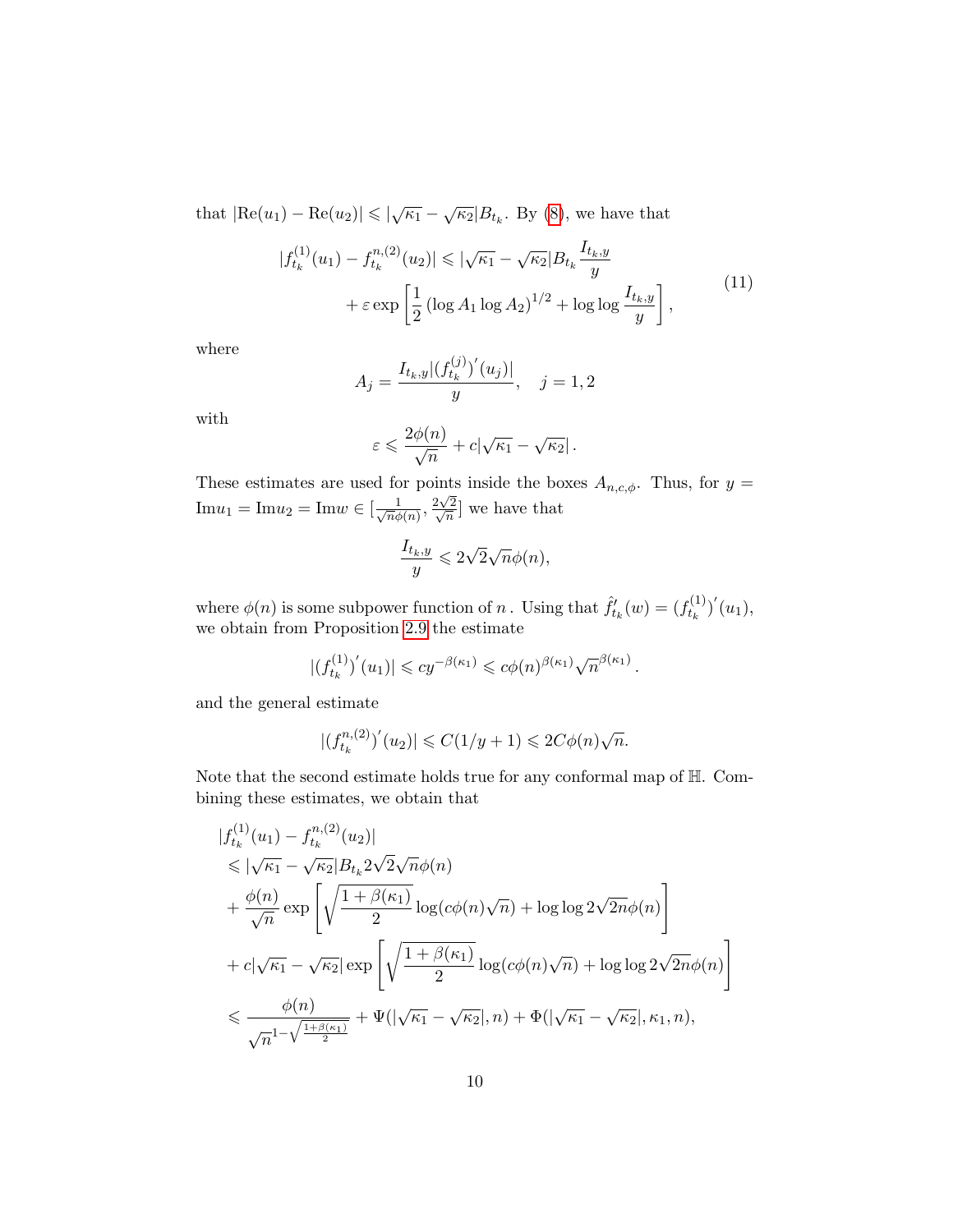where

$$
\Psi(|\sqrt{\kappa_1} - \sqrt{\kappa_2}|, n) = \Psi(n) := |\sqrt{\kappa_1} - \sqrt{\kappa_2}| \hat{c} 2\sqrt{2} \sqrt{n} \phi(n)
$$

with  $\hat{c} < \infty$  a.s. and

$$
\Phi(|\sqrt{\kappa_1} - \sqrt{\kappa_2}|, \kappa_1, n) = \Phi(n)
$$
  
 :=  $c|\sqrt{\kappa_1} - \sqrt{\kappa_2}| \exp\left[\sqrt{\frac{1 + \beta(\kappa_1)}{2}}\log(c\phi(n)\sqrt{n}) + \log\log 2\sqrt{2n}\phi(n)\right].$ 

Thus, using that  $\hat{f}_{t_k}^{(1)}$  $f_{t_k}^{(1)}(w) - \hat{f}_{t_k}^{n,(2)}$  $t_k^{(n)}(w) = f_{t_k}^{(1)}$  $t_k^{(1)}(w+\sqrt{\kappa_1}B_t)-f_{t_k}^{n,(2)}$  $t_k^{(n,2)}(w+\lambda_{\kappa_2}^n)$ and [\(10\)](#page-8-0) we obtain that

$$
|\gamma^{(1)}(s+t_k) - \gamma^{n,(2)}(r+t_k)|
$$
  
\$\leq \frac{\phi\_1(n)}{\sqrt{n}^{1-\beta(\kappa\_1)}} + \frac{\phi(n)}{\sqrt{n}^{1-\sqrt{\frac{1+\beta(\kappa\_1)}{2}}}} + \Psi(n) + \Phi(n),\$

for all  $r \in \left[\frac{1}{n}\right]$  $\frac{1}{n}, \frac{2}{n}$  $\frac{2}{n}$ . Using that  $\sqrt{\frac{1+\beta}{2}} > \beta$ , we obtain that

$$
|\gamma^{(1)}(s+t_k) - \gamma^{n,(2)}(r+t_k)|
$$
  
\$\leq \frac{\phi\_2(n)}{\sqrt{n}^{1-\sqrt{\frac{1+\beta(\kappa\_1)}{2}}}} + \Psi(n) + \Phi(n), \qquad (12)\$

for all  $r \in [t_{k+1}, t_{k+2}]$  and  $0 \leq k \leq n-2$  and hence for all  $r \in [0, 1]$ .

In order to estimate the second term in [\(9\)](#page-7-0), i.e.  $|\gamma^{(2)}(t) - \gamma^{n,(2)}(t)|$ , we use directly the result from Theorem [2.3,](#page-4-3) i.e. we have that

<span id="page-10-0"></span>
$$
|\gamma^{n,(2)}(t)-\gamma^{(2)}(t)| \leq \frac{\tilde{\phi}^{(2)}(n)}{n^{\frac{1}{2}\left(1-\sqrt{\frac{1+\beta(\kappa_2)}{2}}\right)}},
$$

where  $\tilde{\phi}^{(2)}(n)$  is a subpower function that depends on the approximation of where  $\sqrt{\kappa_2}B_t$ .

Thus, overall we have the following estimate that we control using the probabilistic estimates in the next section

$$
|\gamma^{(1)}(t)-\gamma^{(2)}(t)|\leq \frac{\phi_2(n)}{\sqrt{n^{1-\sqrt{\frac{1+\beta(\kappa_1)}{2}}}}+\Psi(n)+\Phi(n)+\frac{\tilde{\phi}^{(2)}(n)}{n^{\frac{1}{2}\left(1-\sqrt{\frac{1+\beta(\kappa_2)}{2}}\right)}}.
$$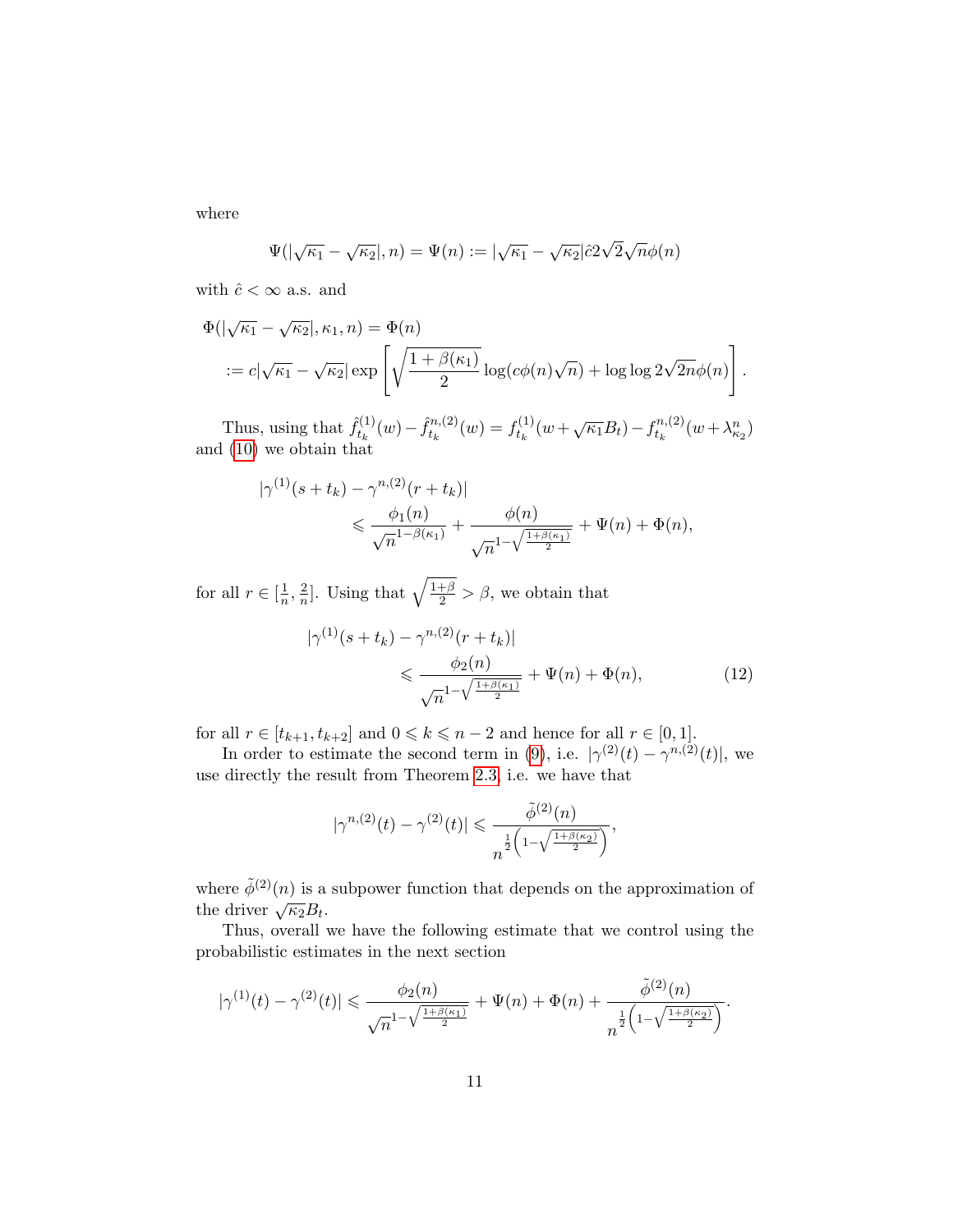#### 2.3 Probabilistic estimates

We first consider the estimate in Proposition [2.9](#page-7-1) in order to obtain control on the derivative of  $f_t(z)$ . It follows from Proposition [2.8](#page-7-2) that there exists constants  $c_1$  (depending on  $\kappa$ ) and  $c_2$  such that

$$
\mathbb{P}\left[osc(\sqrt{\kappa}B_t, \frac{1}{m}) \geqslant c_1\sqrt{\frac{\log m}{m}}\right] \leqslant \frac{c_2}{n^2}.
$$
\n(13)

Notice that in Theorem [2.3](#page-4-3) the subpower function is  $\phi(n) = \sqrt{\log(n)}$ . Then as in [\[16\]](#page-21-4), by going through the proof, one sees that the subpower functions are changed by adding, multiplying and exponentiating constants. Hence the if we merge the dependence on  $\kappa$  in the initial subpower function, Thence the n we merge the dependence on  $\kappa$  in the initial<br>i.e. we start with  $\sqrt{\kappa \log n}$ , then we end up with c( √  $(\overline{\kappa \log n})^{c'}$  for some constants  $c$  and  $c'$ . Using [\(12\)](#page-10-0) we obtain that

$$
\mathbb{P}\left[\|\gamma^{(1)} - \gamma^{n,(2)}\|_{[0,1],\infty} \leq \frac{c_6(\kappa \log m)^{c_7}}{\sqrt{m}^{1-\sqrt{\frac{1+\beta(\kappa_1)}{2}}}} + \Psi(m) + \Phi(m) \text{ for all } m \geq n\right]
$$
  

$$
\geq 1 - \left(\frac{c_2(\kappa_1)}{n^2} + \frac{c_3(\kappa_1)}{n^{c_4(\kappa_1)/2}}\right).
$$

Next, by [\[16\]](#page-21-4), there are  $c_4$  and  $c_5$  depend on  $\kappa_2$  such that

$$
\mathbb{P}\left[\|\gamma^{(2)}(t)-\gamma^{m,(2)}(t)\|_{[0,1],\infty} \leq \frac{c_1(\kappa_2 \log(m))^{c_2}}{\sqrt{m}^{1-\sqrt{\frac{1+\beta(\kappa_2)}{2}}}} \text{ for all } m \geq n\right] \geq 1-\frac{c_4}{n^{c_5}},
$$

The previous analysis performed for the two values  $\kappa_1$  and  $\kappa_2$  can be extended for sequences  $\kappa_j \to \kappa$ .

First, we apply the previous Lemmas [2.4](#page-5-0) and [2.5](#page-5-2) for sequences  $\kappa_i \to \kappa$ . Next, we use the almost sure estimate from Proposition [2.9](#page-7-1) for the sequence  $\kappa_j \to \kappa$  by making use that the constant  $C(\omega)$  in

$$
\sup_{(t,\kappa)\in[0,1]\times[\kappa_-,\kappa_+]}|\hat{f}_t'(iy)|\leqslant C(\omega)y^{-\beta}
$$

does not depend on the sequence  $\kappa_j \to \kappa$ .

Continuing the analysis, the sizes of the boxes  $A_{n,c,\phi}$  depend on  $\kappa_j$  via the dependence of the subpower function that we choose, on  $\beta = \beta(\kappa_i)$  and on  $\phi$  (that depends also on  $\kappa_j$ , since the driver is  $\sqrt{\kappa_j}B_t$ ). However, since the constant  $c = 2\sqrt{2}$  is fixed, the upper level of the boxes remains the same as we consider  $\kappa_j \to \kappa$ , only their width and lower level changes.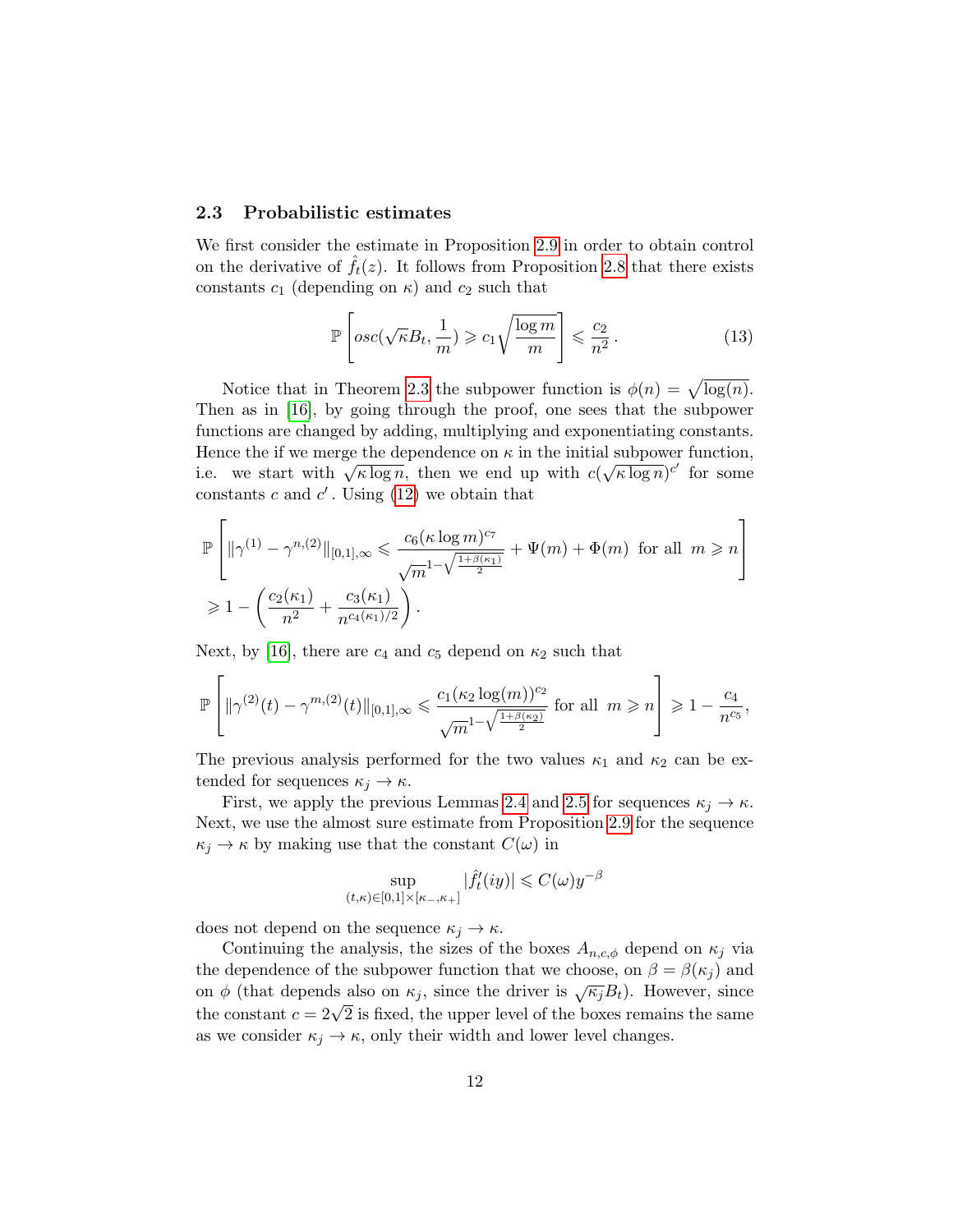We consider  $\kappa_i \to \kappa$  by choosing for each j the largest box that contains both points  $z$  and  $w$  in order to estimate the hyperbolic distance between them, i.e. we make use of the fact that the upper height of the boxes coincides and we work on  $A_{n,2\sqrt{2},\xi(\kappa_j)}$  with  $\xi(\kappa_j) = \max(\psi(\kappa_j), \tilde{\psi}(\kappa))$ . This is a dynamical version (as we vary the index  $j$ ) of the analysis in [\[16\]](#page-21-4) that is performed for fixed  $\kappa$ . For each fixed j, the estimates work in the same manner.

In order to assure that  $\Psi(|\sqrt{\kappa}-\sqrt{\kappa_j}|,n)$  and  $\Phi(|\sqrt{\kappa}-\sqrt{\kappa_j}|,\kappa,n)$  converge to zero as  $j \to \infty$ , we choose  $n = n(\kappa_j)$  such that as  $j \to \infty$ 

$$
\hat{c}|\sqrt{\kappa} - \sqrt{\kappa_j}|2\sqrt{2}\sqrt{n}\phi(n) \to 0
$$

and

$$
c|\sqrt{\kappa} - \sqrt{\kappa_j}| \exp\left[\sqrt{\frac{1+\beta(\kappa)}{2}}\log(c\phi(n)\sqrt{n}) + \log\log 2\sqrt{2n}\phi(n)\right] \to 0.
$$

Combining the previous estimates and using a union bound, we obtain the result.

For the second part of the result, the continuity in  $\kappa$  for  $\kappa \in (0, 8/3)$  of the curves generated by the algorithm is obtained by estimating

$$
|\gamma^{n,(1)}(t) - \gamma^{n,(2)}(t)| \le |\gamma^{n,(2)}(t) - \gamma^{(2)}(t)| + |\gamma^{(2)}(t) - \gamma^{(1)}(t)| + |\gamma^{(1)}(t) - \gamma^{n,(1)}(t)|.
$$

The first and the last term can be directly estimated using Theorem [2.3,](#page-4-3) since these are terms that compare the  $SLE_{\kappa_1}$  and  $SLE_{\kappa_2}$  traces with the corresponding approximated traces. The middle term is estimated using the analysis performed in the proof so far, and the conclusion follows.

Remark 2.10. The algorithm uses estimates on the derivative of the conformal maps. We remark that the derivative of the composition of the conformal maps obtained when solving Loewner equation on each element of the partition of the time interval  $[t_k, t_{k+1}]$  (where  $t_k = \frac{k}{n}$ partition of the time interval  $[t_k, t_{k+1}]$  (where  $t_k = \frac{k}{n}, 0 \leq k \leq n$ ) with  $c\sqrt{t} + d$  with  $c, d \in \mathbb{R}$ , is not easy to estimate directly. That is why we used in our proof the estimate on the derivative of the Loewner map

$$
\sup_{(t,\kappa)\in[0,1]\times[\kappa_-,\kappa_+]}|\hat{f}_t'(iy)|\leqslant C(\omega)y^{-\beta}
$$

from Proposition [2.9](#page-7-1) with  $\beta(\kappa) < 1$ ,  $\forall \kappa \neq 8$ .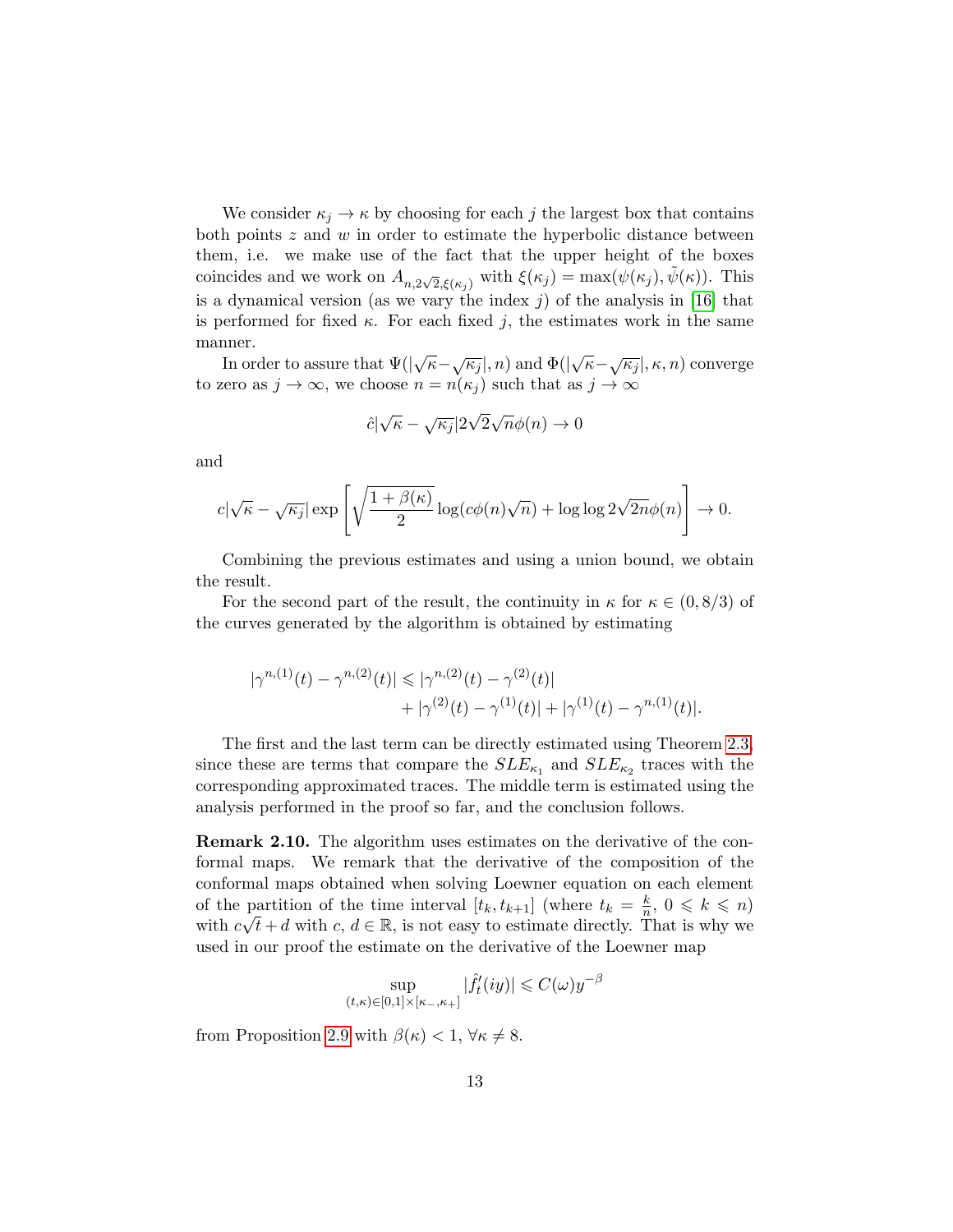# <span id="page-13-0"></span>3 Rough paths continuity

#### 3.1 Rough Path Theory overview

First, in this subsection we give an overview of Rough Path Theory following [\[10\]](#page-21-3), that we refer the reader to for more details.

For  $T > 0$  a real number and V a finite dimensional vector space, we let  $X_{[s,t]}$  denote the restriction of the continuous function  $X : [0,T] \to V$  to the compact interval  $[s, t]$ . Next, we introduce the notion of p-variation.

**Definition 3.1.** Let  $V$  be a finite dimensional real vector space with dimension d and basis vectors  $e_1, \ldots, e_d$ .. The p-variation of a path  $X : [0, T] \to V$ is defined by

$$
||X_{[0,T]}||_{p-var} := \sup_{\mathcal{D}=(t_0,t_1,\ldots,t_n)\subset [0,T]} \left(\sum_{i=0}^{n-1} d(X_{t_i},X_{t_{i+1}})^p\right)^{\frac{1}{p}},
$$

where the supremum is taken over all finite partitions of the interval  $[0, T]$ .

Throughout the next sections we use the notation  $X_{s,t} = X_t - X_s$ . Let us further define  $\Delta_T = \{(s, t) \in [0, T] \times [0, T] | 0 \leq s \leq t \leq T\}$ . We introduce next the fundamental notion of control.

**Definition 3.2.** A control on  $[0, T]$  is a non-negative continuous function

$$
\omega : \Delta_T \to [0, \infty)
$$

for which

$$
\omega(s,t) + \omega(t,u) \leq \omega(s,u),
$$

for all  $0 \le s \le t \le u \le T$ , and  $\omega(t, t) = 0$ , for all  $t \in [0, T]$ .

Furthermore, we introduce the following.

**Definition 3.3.** Let  $T((V)) := \{a = (a_0, a_1, \dots) : a_n \in V^{\otimes n} \ \forall n \geq 0\} \ de$ note the set of formal series of tensors of V .

**Definition 3.4.** The tensor algebra  $T(V)$ ; =  $\bigoplus_{k\geqslant 0} V^{\otimes_k}$  is the infinite sum of all tensor products of V .

Let  $e_1, e_2, \ldots, e_d$  be a basis for V. The space  $V^{\otimes k}$  is a  $d^k$  dimensional vector space with basis elements of the form  $(e_{i_1} \otimes e_{i_2} \dots \otimes e_{i_k})_{(i_1,\dots,i_k)\in\{1,\dots,d\}^k}$ . We store the indices  $(i_1, \ldots, i_k) \in \{1, 2, \ldots d\}^k$  in a multi-index I and let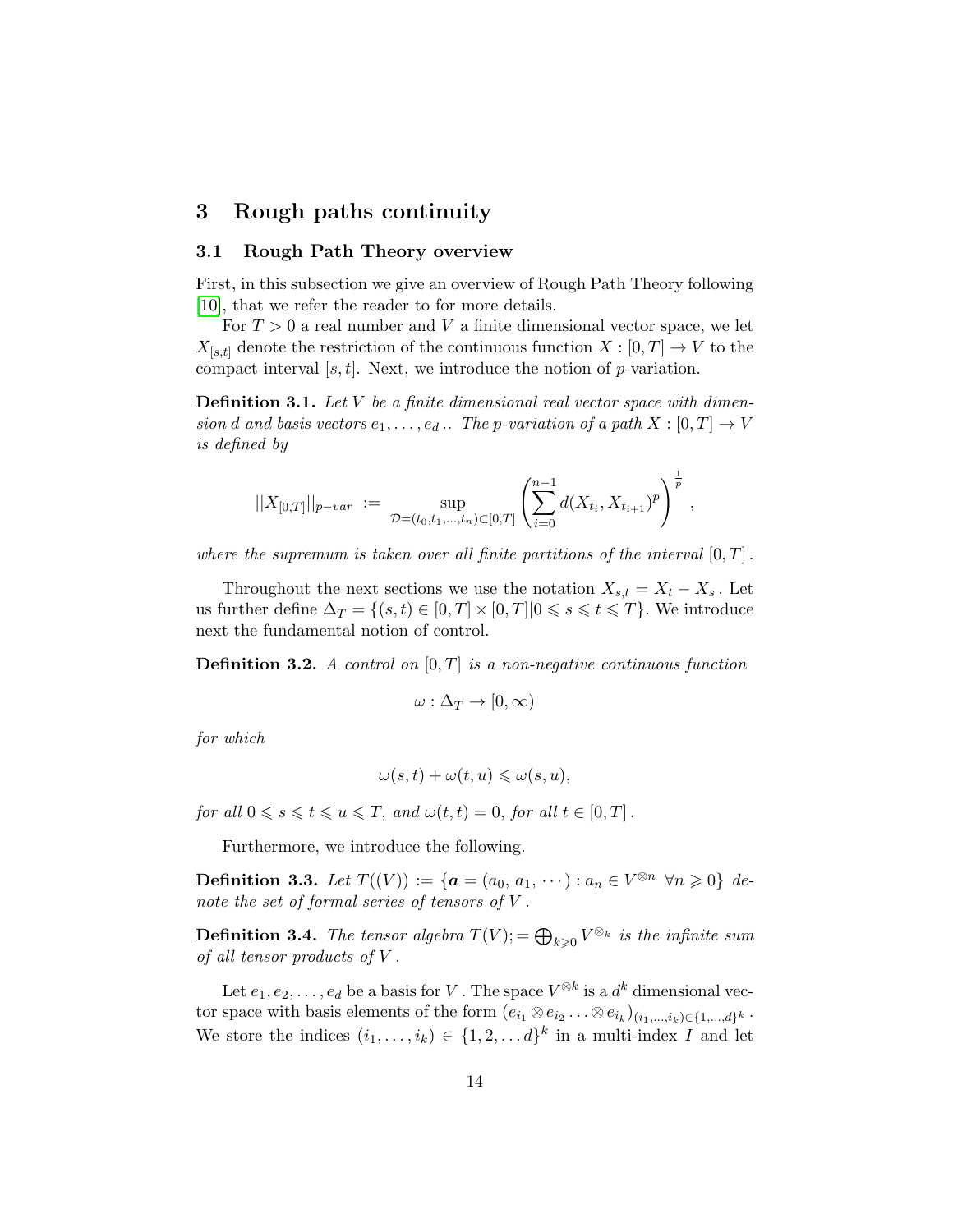$e_I = e_{i_1} \otimes e_{i_2} \otimes \ldots e_{i_k}$ . The metric  $|| \cdot ||$  on  $T((V))$  is the projective norm defined for

$$
x = \sum_{|I|=k} \lambda_I e_I \in V^{\otimes k}
$$

via

$$
||x|| = \sum_{|I|=k} |\lambda_I|.
$$

Thus, the bound  $||X_{s,t}^i|| \leq \frac{w(s,t)^{i/p}}{\beta(\frac{i}{2})!}$  $\frac{(s,t)^{i/p}}{\beta(\frac{i}{p})!}$ ,  $\forall i \geq 1$ ,  $\forall (s,t) \in \Delta_T$ , gives control on the sum of i-iterated integrals. We collect all the iterated integrals in the following way. We consider for

$$
X:\Delta_T\to T((\mathbb{R}))
$$

the collection of iterated integrals as

$$
(s,t) \to \mathbf{X}_{s,t} = (1, X_{s,t}^1, \dots, X_{s,t}^{[p]}, \dots, X_{s,t}^m, \dots) \in T((V)).
$$

We call the collections of iterated integrals the signature of the path X.

We now define the notion of *multiplicative functional*.

**Definition 3.5.** Let  $n \geq 1$  be an integer and let  $X : \Delta_T \to T^{(n)}(V)$  be a continuous map. Denote by  $X_{s,t}$  the image of the interval  $(s,t)$  by  $X$ , and write

$$
X_{s,t} = (X_{s,t}^0, \ldots X_{s,t}^n) \in \mathbb{R} \oplus V \oplus V^{\otimes 2} \ldots \oplus V^{\otimes n}.
$$

The function X is called multiplicative functional of degree n in V if  $X_{s,t}^0 = 1$ and for all  $(s,t) \in \Delta_t$  we have

$$
X_{s,u} \otimes X_{u,t} = X_{s,t} \quad \forall s, u, t \in [0,T].
$$

Throughout our analysis, we will use the notion of  $p$ -rough path that we define in the following.

**Definition 3.6.** A p-rough path of degree n is a map  $X: \Delta_T \to \tilde{T}^{(n)}(V)$ which satisfies Chen's identity  $X_{s,t} \otimes X_{t,u} = X_{s,u}$  and the following 'level dependent' analytic bound

$$
||X_{s,t}^i|| \leqslant \frac{w(s,t)^{\frac{i}{p}}}{\beta_p(\frac{i}{p})!}\,,
$$

where  $y! = \Gamma(y+1)$  whenever y is a positive real number and  $\beta_p$  is a positive constant.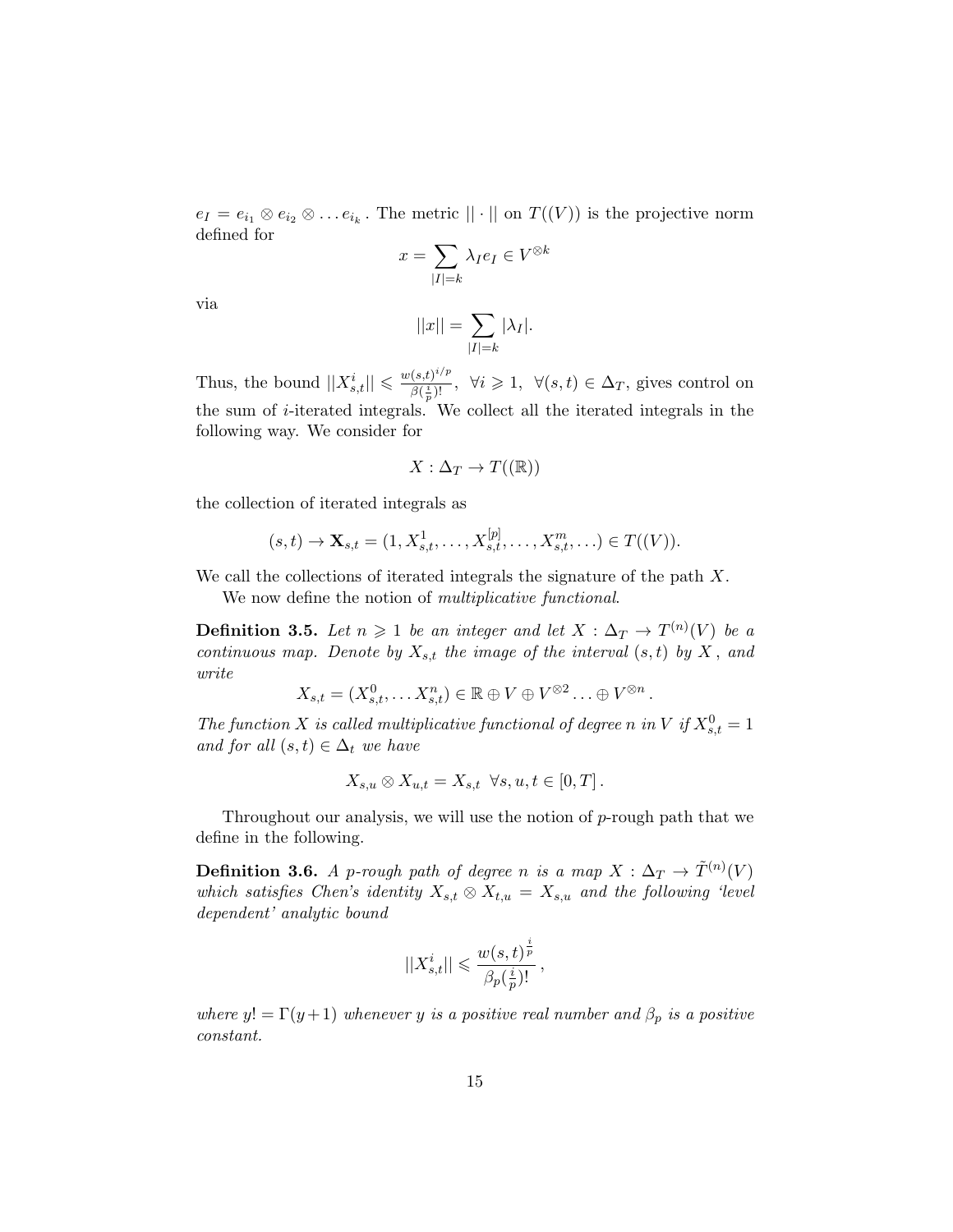Furthermore, we introduce a metric on  $\Lambda_p(V)$  which transform the space  $\Lambda_p(V)$  in a complete metric space. For  $X, Y \in \Lambda_p(V)$  we define

$$
d_p(X,Y) = \max_{1 \leq i \leq [p]} \sup_{\mathcal{D} \subset [t,\mathcal{T}]} \left( \sum_{\mathcal{D}} ||X^i_{t_i,t_{i+1}} - Y^i_{t_i,t_{i+1}}||^{\frac{p}{i}} \right)^{\frac{i}{p}}.
$$

Related to this notion is a notion of convergence that is the convergence in the p-variation topology . Formally, this is defined in terms of converging sequences.

<span id="page-15-0"></span>**Definition 3.7.** A sequence  $(X(n))_{n\geq 1} \in \Lambda_p(V)$  is said to converge to  $X \in \Lambda_p(V)$  in p-variation topology if there exists a p-control w of X and  $X(n)$  for all  $n \geq 1$ , and a sequence  $(a(n))_{n\geq 1}$  of positive reals such that  $\lim_{n\to\infty} a(n) = 0$  and

$$
||X(n)_{s,t}^i - X_{s,t}^i|| \leq a(n)w(s,t)^{\frac{i}{p}},
$$

for all  $(s, t) \in \Delta_T$  and  $1 \leq i \leq p$ .

We are now ready to define the notion of a geometric rough path.

Definition 3.8. A geometric p-rough path is a p-rough path that can be expressed as a limit of 1-rough paths in the p-variation metric.

The space of geometric p-rough paths in V is denoted by  $G\Omega_p(V)$ .

In order to state our second main result, we need to introduce the notion of  $Lip(\gamma)$  function (that we define more generally in order to follow the exposure in [\[11\]](#page-21-5)).

**Definition 3.9.** Let V and W be two Banach spaces. Let  $k \geq 0$  be an integer. Let  $\gamma \in (k, k + 1]$  be a real number. Let F be a closed subset of V. Let  $f: F \to W$  be a function. For each integer  $j = 1, \ldots, k$  let  $f^j: F \to \mathbf{L}(V^{\otimes j}, W)$  be a function which takes its values in the space of j-linear mappings from V to W. The collection  $(f = f^0, f^1, \ldots, f^k)$  is an element of  $Lip(\gamma, F)$  if the following condition holds.

There exists a constant M such that, for each  $j = 0, \ldots, k$ ,

$$
\sup_{x \in F} |f^j(x)| \le M
$$

and there exists a function  $R_j: V \times V \to \mathbf{L}(V^{\otimes j}, W)$  such that, for each  $x, y \in F$  and each  $v \in V^{\otimes j}$ , we have

$$
f^{j}(y)(v) = \sum_{l=0}^{k-j} \frac{1}{l!} f^{j+l}(x)(v \otimes (y-x)^{\otimes l}) + R_{j}(x,y)(v),
$$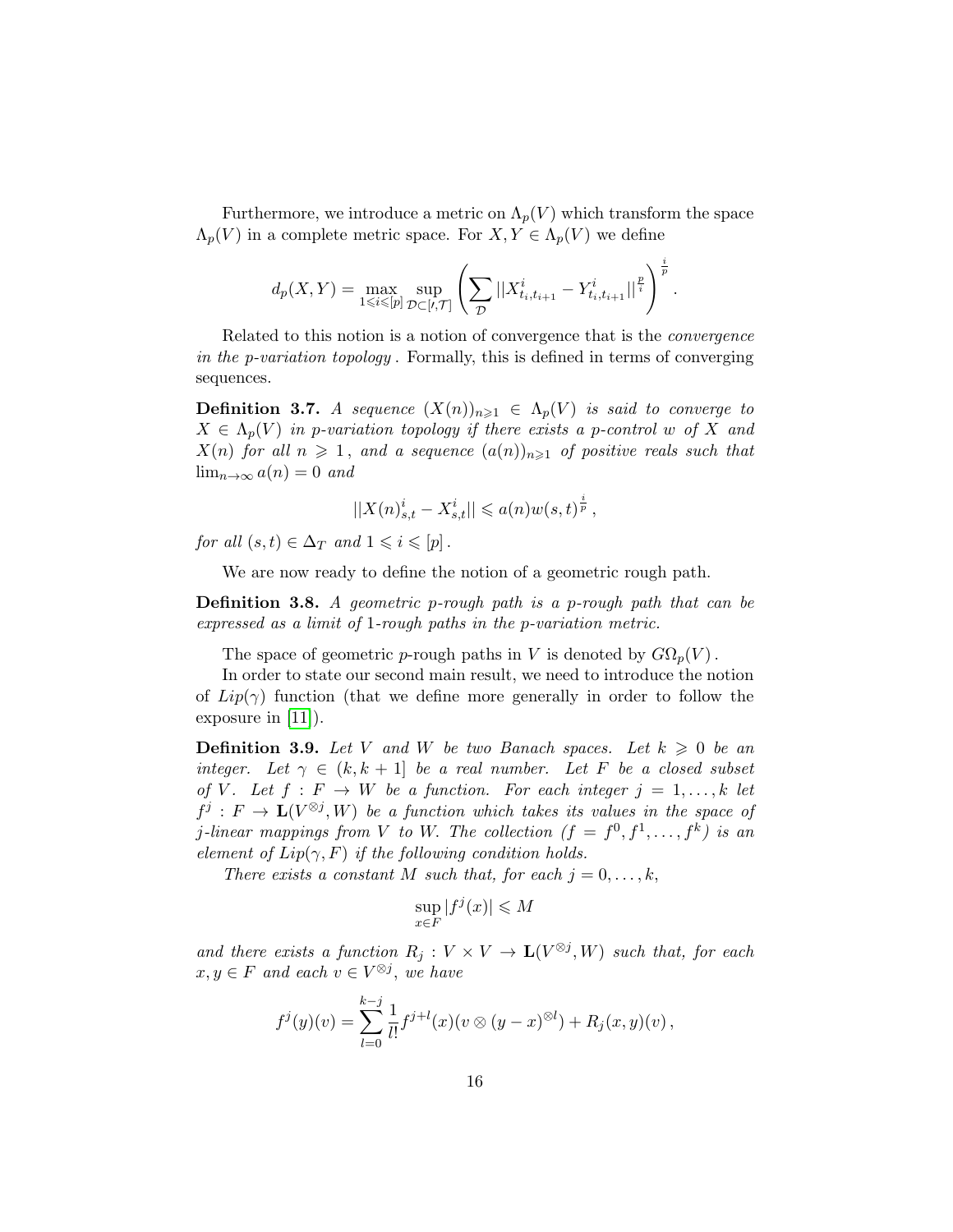$$
|R_j(x,y)| \leqslant M|x-y|^{\gamma-j}.
$$

The smallest M for which the inequalities hold for all j is called the  $Lip(\gamma, F)$ norm of f .

Following  $[11]$ , when V is finite dimensional, we obtain that there exist for all closed F a continuous extension operator  $Lip(\gamma, F) \to Lip(\gamma, V)$ . Thus, in this manner we obtain  $Lip(\gamma, V) = Lip(\gamma)$ , i.e. bounded continuous functions on V which are k-times continuously differentiable with bounded derivatives on  $V$  and whose k-th differential is Hölder continuous with parameter  $\gamma - k$ .

### <span id="page-16-0"></span>3.2 Universal Limit Theorem and the backward Loewner differential equation

In the next sections, we work with the backward Loewner differential equation

$$
\partial_t h(t, z) = \frac{-2}{h(t, z) - \sqrt{\kappa} B_t}, \qquad h(0, z) = z, z \in \mathbb{H}, \tag{14}
$$

where  $0 \neq \kappa \in \mathbb{R}_+$  and  $B_t$  a standard one-dimensional Brownian motion. By performing the identification  $Z_t = h_t(z) - \sqrt{\kappa} B_t$ , we obtain the following dynamics in H that we consider throughout this section

$$
dZ_t = \frac{-2}{Z_t}dt - \sqrt{\kappa}dB_t, \quad Z_0 = z_0 \in \mathbb{H}.
$$

We consider the backward Loewner differential equation started from  $Z_0 \in \mathbb{H}$  with  $|Z_0| = \delta$ , for any  $\delta > 0$ . Furthermore, one can write the backward Loewner differential equation as  $dZ_t = V(Z_t)dX_t$ , with  $V(Z) =$  $(V_1(Z), V_2(Z))$ , where  $V_1(Z) = \frac{-2}{Z}$  $\frac{d}{dz}$  and  $V_2(Z) = \sqrt{\kappa} \frac{d}{dx}$  are the two vector fields of the equation. Moreover, the equation is driven by the twodimensional path  $X_t = (t, B_t)$ .

**Remark 3.10** (Geometric Rough Path lift of  $X_t = (t, B_t)$ ). When discussing continuity properties of the solution to the backward Loewner differential equation with respect to the parameter  $\kappa$ , we need that the pair  $X_t = (t, B_t)$  to be a geometric rough path. Thus, we need to consider a different lift from the Itô one. Since t is of bounded variation, the pair  $X_t$  is a Young pairing. Since  $B_t$  is one-dimensional Brownian motion, then there is a canonical lift to a geometric rough path (for higher dimensions, it is

and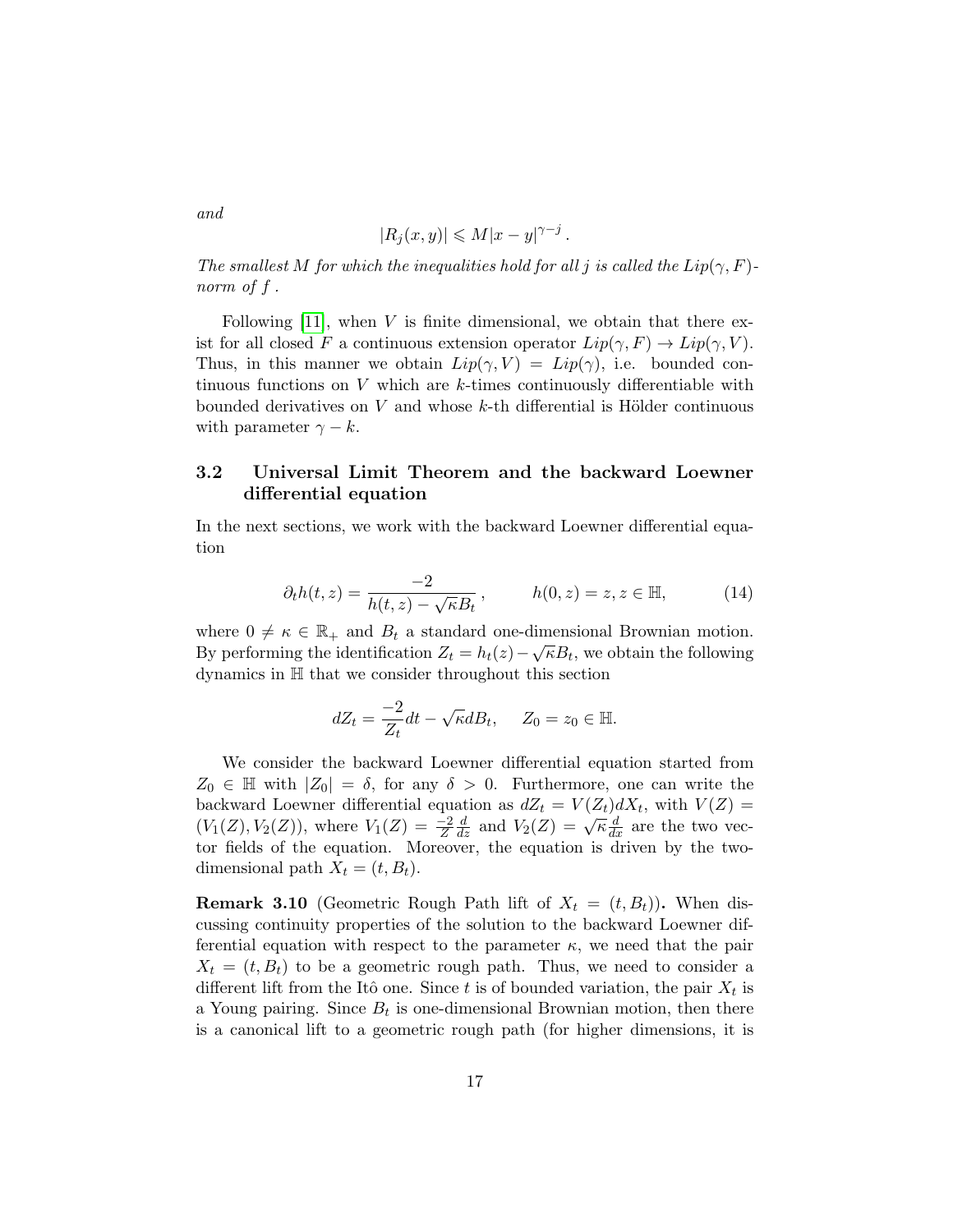shown in [\[15\]](#page-21-6) that the Stratonovich lift of the Brownian motion is a geometric rough path). We use this lift to see the pair  $X_t = (t, B_t)$  as a geometric p-rough path for  $p > 2$ . For further details, see Section 9.4 in [\[4\]](#page-20-8).

We remark also the following.

Remark 3.11. In the case of the backward Loewner differential equa**the Italical K 5.11.** In the case of the backward Loewher differential equation driven by  $\sqrt{\kappa}B_t$  the Itô lift or the Stratonovich lift of the the iterated integrals produce the same solution. Indeed, when considering the Itô-Stratonovich correction for a time-homogeneous diffusion

$$
dZ_t = \mu(Z_t)dt + \sigma(Z_t)dB_t,
$$

we have

$$
\int_0^T \sigma(Z_t) \circ dB_t = \frac{1}{2} \int_0^T \frac{d\sigma(Z_t)}{dx} \sigma(Z_t) dt + \int_0^T \sigma(Z_t) dB_t.
$$

In our case, since  $dZ_t = \frac{-2}{Z_t}$  $\frac{-2}{Z_t}dt - \sqrt{\kappa}dB_t$ , we have that  $\sigma(Z_t)$  is a constant. Thus, when studying this equation we obtain

$$
\int_0^T \sigma(Z_t) \circ dB_t = \int_0^T \sigma(Z_t) dB_t.
$$

We further define the notion of solution to a Rough Differential Equation.

<span id="page-17-0"></span>**Definition 3.12.** Let  $f : W \to L(V, W)$  be a Lip( $\gamma - 1$ ) function and let us consider

 $X \in G\Omega_p(V)$  and  $\zeta \in W$ .

Set  $f_{\zeta}(\cdot) = f(\cdot + \zeta)$ . Define  $h: V \oplus W \rightarrow End(V \oplus W)$  via

$$
\begin{bmatrix} Id_V & 0 \\ f_\zeta(y) & 0 \end{bmatrix}.
$$

We call  $Z \in G\Omega_p(V \oplus W)$  a solution to the differential equation  $dY_t =$  $f(Y_t)dX_t$ ,  $Y_0 = \zeta > 0$  if the following conditions hold

- $Z = \int h(Z) dZ$ ,
- $\Pi_V(Z) = X$ , where  $\Pi_V(\cdot)$  is the projection map to the first component.

The main result that we use in our proof is the following theorem.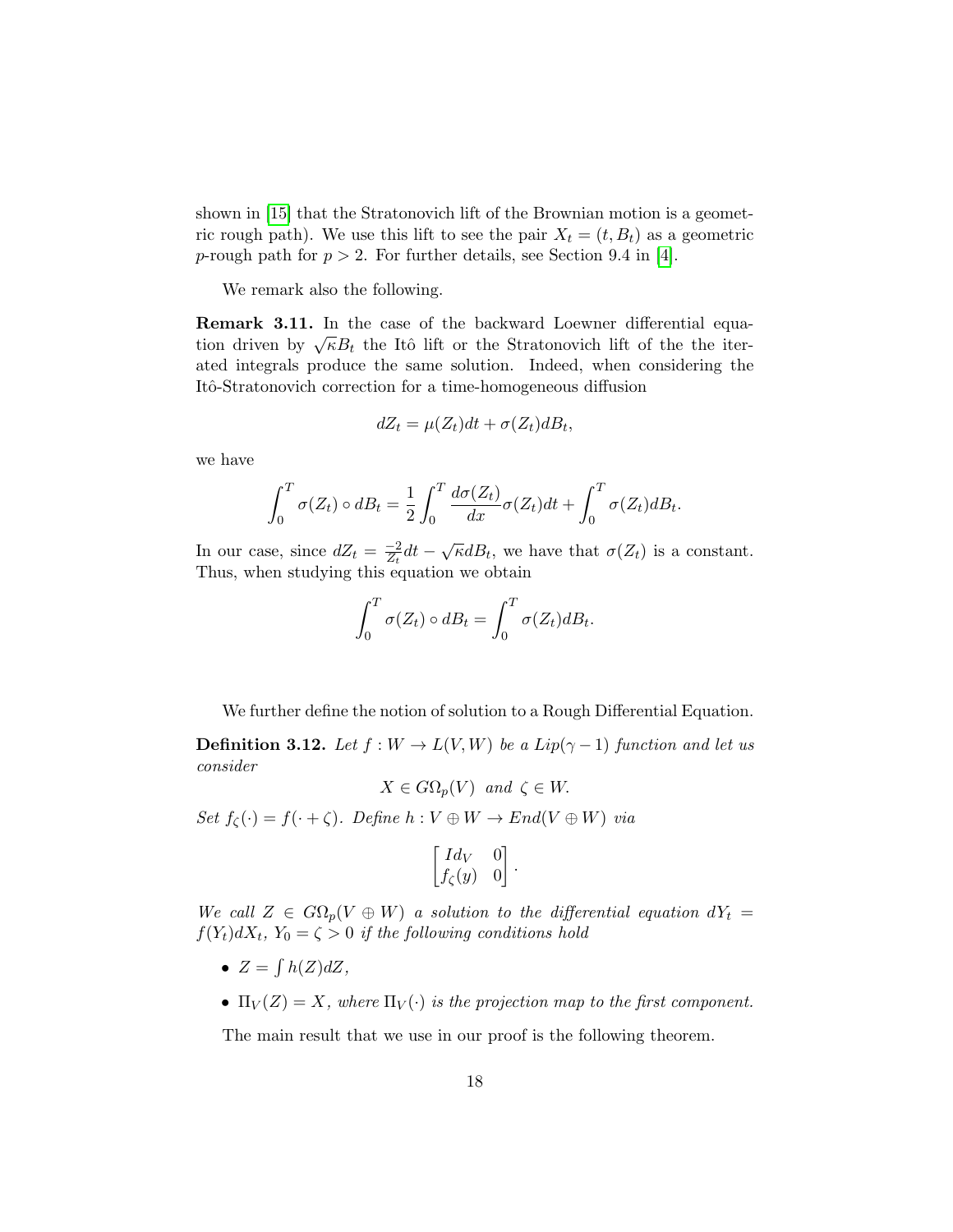<span id="page-18-2"></span>**Theorem 3.13** (Universal Limit Theorem, Theorem 5.3 in [\[11\]](#page-21-5)). Let  $p \geq 1$ and let  $\gamma > p$  be real numbers. Let  $f : W \to L(V, W)$  be a Lip( $\gamma$ ) function. For all  $X \in G\Omega_p(V)$  and all  $\zeta \in W$ , the equation

$$
dY_t = f(Y_t)dX_t, \ Y_0 = \zeta
$$

admits a unique solution  $Z = (X, Y) \in G\Omega_p(V \oplus W)$  in the sense of the Definition [3.12.](#page-17-0) The solution depends continuously on X and  $\zeta$  and the mapping

$$
I_f: G\Omega_p(V) \times W \to G\Omega_P(W)
$$

which sends  $(X, \zeta)$  to Y is the unique extension of the Itô map which is continuous in the p-variation topology.

In the remaining part of the paper we prove the following theorem.

<span id="page-18-0"></span>**Theorem 3.14.** For  $\delta > 0$ , the backward Loewner differential equation driven by  $\sqrt{\kappa}B_t$  with  $\kappa > 0$ , started from  $z_0$  with  $|z_0| = \delta > 0$  is a well defined Rough Differential Equation that has a unique solution. This unique solution is a.s. continuous with respect to the starting point  $z_0 \in \mathbb{H}$  and  $\sqrt{\kappa}B_t$  in the p-variation topology, for  $p \in (2,3]$ .

#### 3.3 Proof of Theorem [3.14](#page-18-0)

We first prove the following lemma.

<span id="page-18-1"></span>**Lemma 3.15.** For  $\kappa > 0$ , let us consider  $\kappa_n \to \kappa$ , as  $n \to \infty$ . Then,

$$
(t, \sqrt{\kappa_n}B_t) \to (t, \sqrt{\kappa}B_t)
$$

in the p-variation topology as  $\kappa_n \to \kappa$ , for  $p \in (2,3]$ .

*Proof of Lemma [3.15.](#page-18-1)* Let is consider the sequence  $\sqrt{\kappa_n} \to \sqrt{\kappa}$  as  $n \to \infty$ , for  $\kappa > 0$ . Since in the first component there are no changes, we focus directly on the second component of the paths  $(t, \sqrt{\kappa_n}B_t)$  and  $(t, \sqrt{\kappa}B_t)$ . Without loss of generality we can choose an increasing sequence. Using while the control  $\omega(s,t) = \sqrt{\kappa(t-s)}$  and the sequence  $a_n^{\kappa} = \frac{\sqrt{\kappa - \sqrt{k_n}}}{\sqrt{\kappa}}$  $\frac{\sqrt{\kappa_n}}{\kappa}$  in the Definition [3.7](#page-15-0) we obtain the convergence of in the  $p$ -variation topology for Definition 3.7 we obtain the convergence of in the *p*-variation topology for  $p \in (2,3]$  of the paths  $(t, \sqrt{\kappa_n}B_t)$  and  $(t, \sqrt{\kappa}B_t)$ . Indeed, we have that  $\omega(s,t) = \sqrt{\kappa(t-s)}$  is a control for both  $\sqrt{\kappa}B_{s,t}$  as well as  $\sqrt{\kappa_n}B_{s,t}$  and  $|\sqrt{\kappa}B_{s,t} - \sqrt{\kappa_n}B_{s,t}| \leq |\sqrt{\kappa}B_{s,t}| |1 - \frac{\sqrt{\kappa_n}}{\sqrt{\kappa}}|$  $\frac{\epsilon_n}{\kappa}|.$ 

Thus, for any  $0 \neq \kappa \in \mathbb{R}_+$  we have  $\lim_{n\to\infty} a_n^{\kappa} \to 0$ . Then, the bound in the Definition [3.7,](#page-15-0) holds for all pairs  $s, t \in \Delta_T$ . It can be directly checked that the same convergence result holds with the choice  $w(s,t) := \sqrt{\kappa(t-s)}$ for higher levels  $1 < i \leqslant [p]$ , and we obtain the desired result.  $\Box$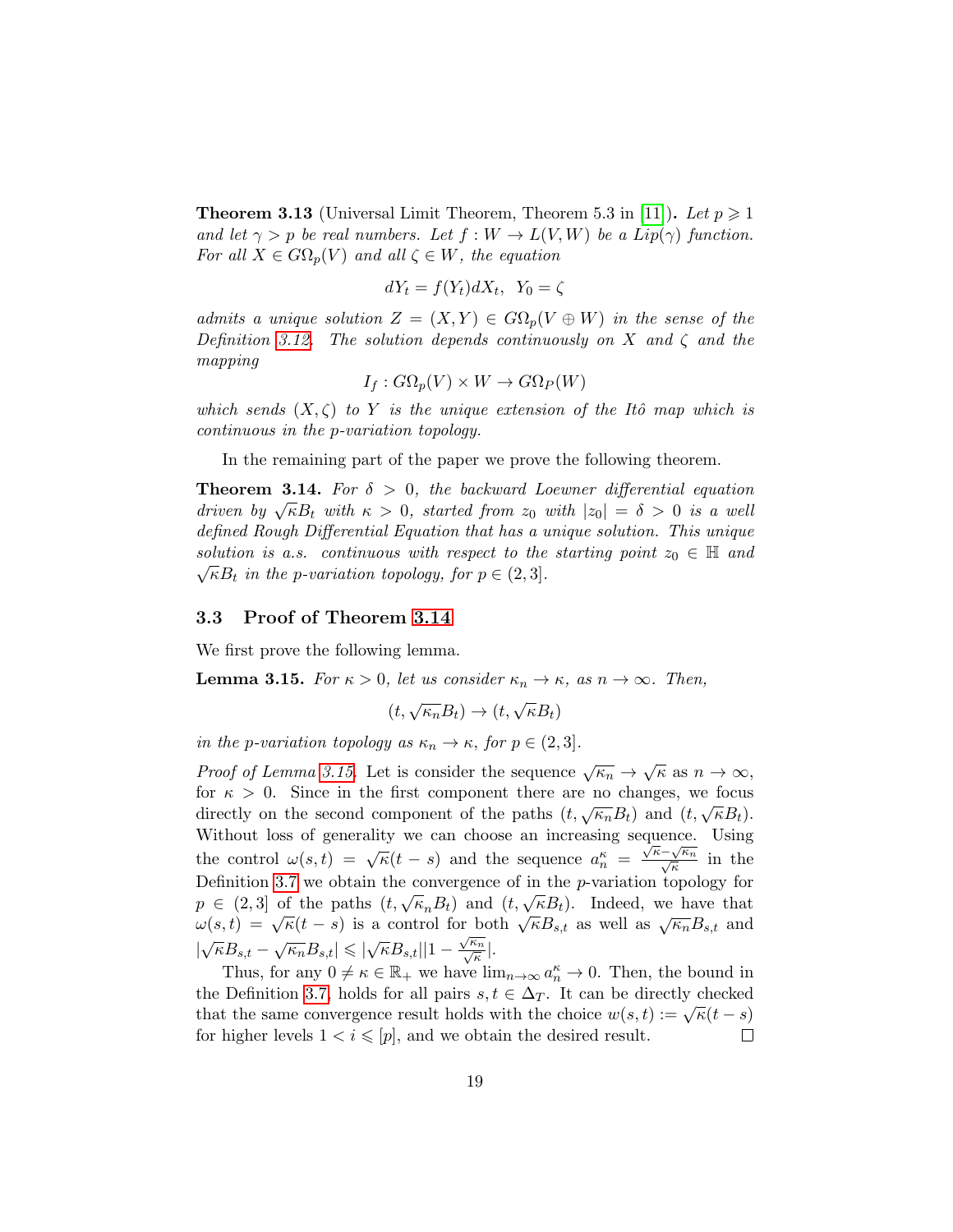We are now ready to prove the second result of this paper.

*Proof of Theorem [3.14.](#page-18-0)* We consider the geometric p-rough path for lift for  $X_t = (t, B_t)$ . In order to prove that the backward Loewner differential equation started from  $z_0 \in \mathbb{H}$  with  $|Z_0| = \delta > 0$  is a Rough Differential Equation with a unique solution, we show that the vector fields  $V_1(Z)$  and  $V_2(Z)$  are indeed  $Lip(\gamma)$  vector fields for  $\gamma > 2$ . The problematic vector field is  $V_1(z)$  since the second one is clearly  $Lip(\gamma)$  for  $\gamma \geq 4$ .

In order to show that indeed the first vector field is  $Lip(\gamma)$  for  $\gamma > 3$  we use that

$$
\frac{d}{dz}\frac{1}{z} = \frac{-1}{z^2},
$$
  
\n
$$
\frac{d}{dz}\frac{-1}{z^2} = \frac{2}{z^3},
$$
  
\n
$$
\frac{d}{dz}\frac{2}{z^3} = \frac{-6}{z^4}
$$
  
\n
$$
\frac{d}{dz}\frac{-6}{z^4} = \frac{24}{z^5}.
$$

and

$$
\frac{d}{dz}\frac{-6}{z^4} = \frac{24}{z^5}
$$

Thus, the Lip(4) norm of the vector field  $1/z$  is bounded for  $|z| > \delta > 0$ . Note that, in general,  $\frac{d^n}{dx^n}$ dz  $\frac{1}{z} = \frac{c(n)}{z^{n+1}}$ , where the function  $c(n) = (-1)^n n!$ . Thus, the  $Lip(\gamma)$  norm of the vector fields is bounded for any finite  $\gamma$ . In our analysis, we restrict to  $p \in (2,3]$  and thus checking  $\gamma > 3$  is enough.

In addition, we observe that for the imaginary part of the backward Loewner differential equation  $Y_t$ , we have

$$
dY_t = \frac{2Y_t}{X_t^2 + Y_t^2} dt.
$$

In particular,  $Y_t \geq Y_0$ , for all  $t \geq 0$ . Thus, we have that  $Y_t > 0$  for all  $t \in [0,T]$ . Since the imaginary part  $Y_t$  increases the vector field  $V_1(Z)$ remains bounded for all times  $t \in [0, T]$ . Using the Stratonovich lift of the pair  $(t, B_t)$  and the bounds on  $Lip(3)$  norms of the vector fields, we obtain that indeed the backward Loewner differential equation started from  $z_0$  with  $|z_0| = \delta > 0$  is a Rough Differential equation. In particular, since the vector fields of the backward Loewner differential equation are  $Lip(\gamma)$  for  $\gamma \geq 3$  we obtain applying Theorem [3.13](#page-18-2) that the solution of the backward Loewner differential equation driven by  $\sqrt{\kappa}B_t$ , started from  $z_0 \in \mathbb{H}$  with  $|z_0| = \delta > 0$ , exists and is unique.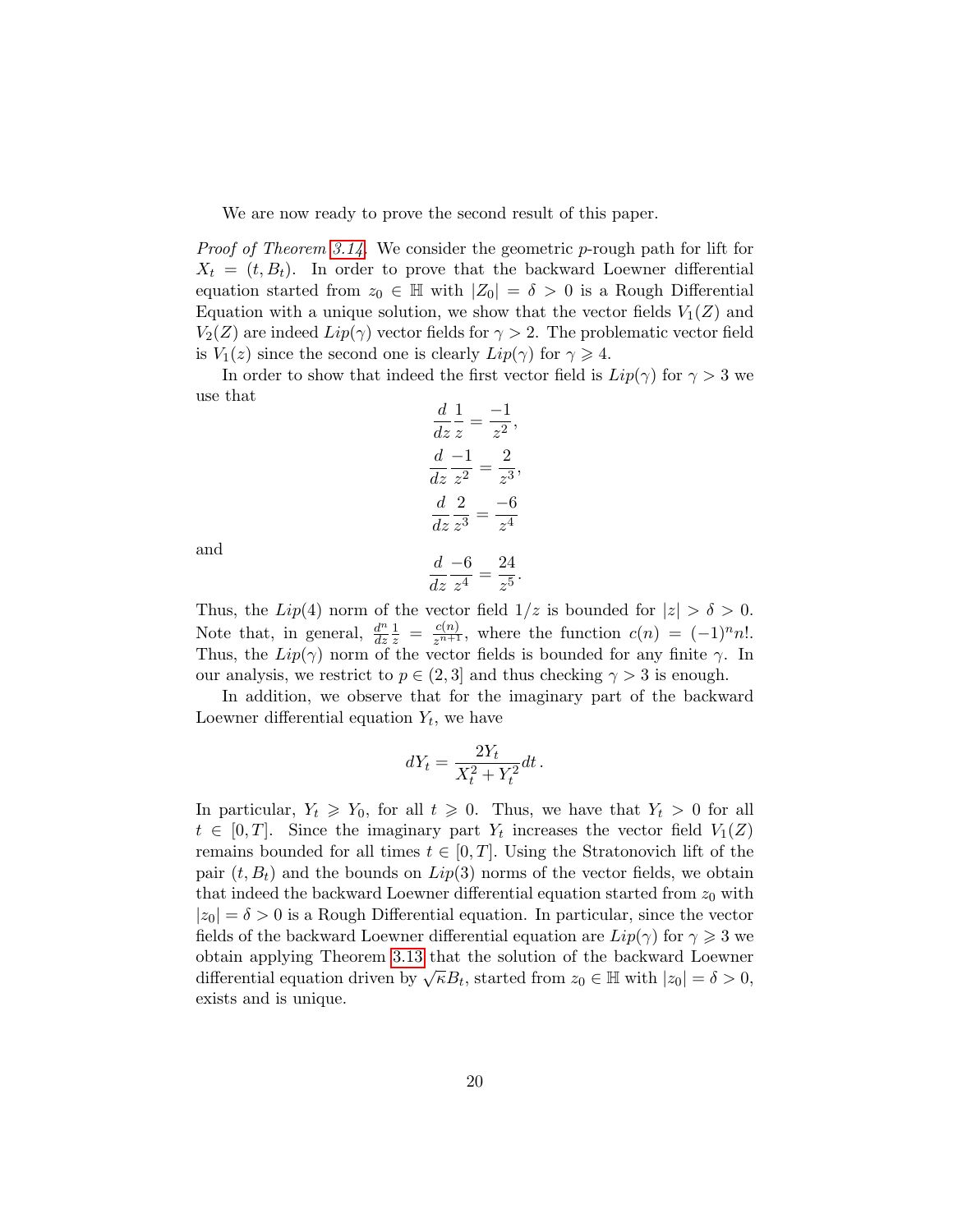Let us consider the paths  $X_t^{\kappa_n} = (t, \sqrt{\kappa_n}B_t)$  and  $X_t^{\kappa} = (t, \sqrt{\kappa}B_t)$ . Using Lemma [3.15,](#page-18-1) for  $\kappa_n \to \kappa$ , as  $n \to \infty$ , we obtain that  $X_t^{\kappa_n} \to X_t^{\kappa}$  in the pvariation topology, for  $p \in (2, 3]$ . Next, by applying Theorem [3.13](#page-18-2) we obtain that the solution of the backward Loewner differential equation started from  $\delta > 0$ , for any  $\delta > 0$ , is continuous in both staring point and  $X_t = (t, \sqrt{\kappa}B_t)$ in the *p*-variation topology, for  $p \in (2, 3]$ , and the conclusion follows. □

# References

- <span id="page-20-2"></span>[1] Kari Astala, Peter Jones, Antti Kupiainen, and Eero Saksman. "Random conformal weldings". In: Acta Math. 207.2 (2011), pp. 203–254.
- <span id="page-20-1"></span>[2] Peter K. Friz and Atul Shekhar. "On the existence of SLE trace: finite energy drivers and non-constant  $\kappa$ ". In: Probab. Theory Related Fields 169.1-2 (2017), pp. 353–376.
- <span id="page-20-4"></span>[3] Peter K Friz, Huy Tran, and Yizheng Yuan. "Regularity of the Schramm-Loewner field and refined Garsia-Rodemich-Rumsey estimates". In: arXiv:1906.11726 (2019).
- <span id="page-20-8"></span>[4] Peter K. Friz and Nicolas B. Victoir. Multidimensional stochastic processes as rough paths. Vol. 120. Cambridge Studies in Advanced Mathematics. Theory and applications. Cambridge University Press, Cambridge, 2010, pp. xiv+656.
- <span id="page-20-6"></span>[5] Fredrik Johansson Viklund and Gregory F. Lawler. "Optimal Hölder exponent for the SLE path". In: Duke Math. J. 159.3 (2011), pp. 351– 383.
- <span id="page-20-3"></span>[6] Fredrik Johansson Viklund, Steffen Rohde, and Carto Wong. "On the continuity of  $SLE_{\kappa}$  in  $\kappa$ ". In: Probab. Theory Related Fields 159.3-4 (2014), pp. 413–433.
- <span id="page-20-5"></span>[7] Wouter Kager, Bernard Nienhuis, and Leo P. Kadanoff. "Exact solutions for Loewner evolutions". In: J. Statist. Phys. 115.3-4 (2004), pp. 805–822.
- <span id="page-20-7"></span>[8] Gregory F. Lawler and Vlada Limic. Random walk: a modern introduction. Vol. 123. Cambridge Studies in Advanced Mathematics. Cambridge University Press, Cambridge, 2010, pp. xii+364.
- <span id="page-20-0"></span>[9] Joan Lind, Donald E. Marshall, and Steffen Rohde. "Collisions and spirals of Loewner traces". In: Duke Math. J. 154.3 (2010), pp. 527– 573.